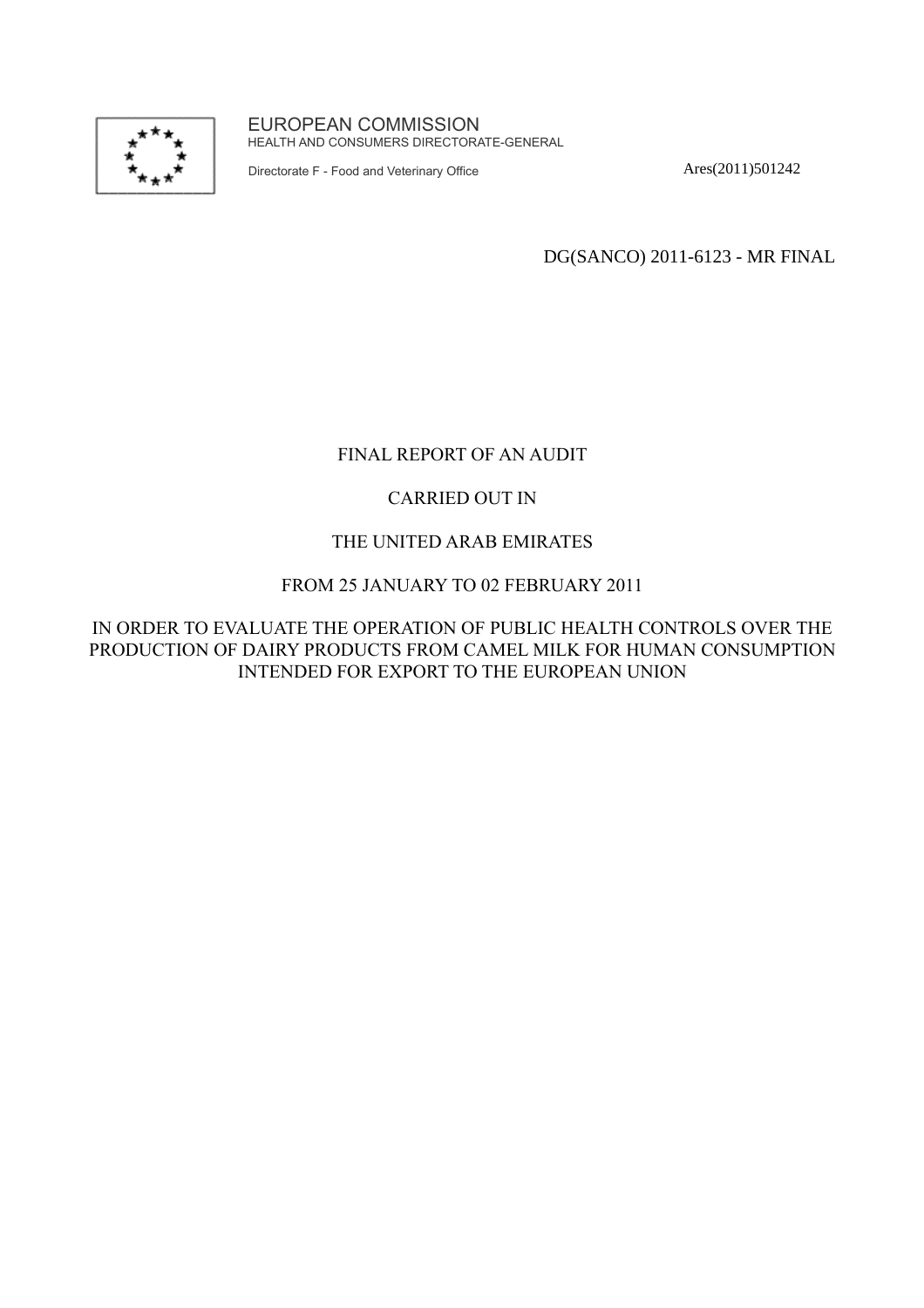## *Executive Summary*

*The report describes the outcome of an audit carried out by the Food and Veterinary Office (FVO) in the United Arab Emirates from 25 January to 2 February 2011. The objectives of the audit were to evaluate the operation of controls over the production of dairy products for human consumption made from camel milk destined for export to the European Union (EU), as well as certification procedures.* 

*Competent Authorities (CA) are clearly designed and responsibilities are allocated; however, there was no supervision from the central level over the performance of the field services. Training of staff on EU legislation was not carried out, resulting in none or very limited knowledge of EU legislation and certification requirements at Central Competent Authority (CCA) and local levels. While there is a risk-based programme for official controls, the checklists used referred only to national legislation and relevant EU requirements were not taken into account.*

*Recent legislation issued in 2009 and 2010 covers most of the EU requirements for establishments and farms; however, heat-treatment of raw milk and microbiological testing of final products according to EU requirements, relevant for certification, are not mentioned. All camels seen were identified and the identification (ID) numbers are recorded in the holding register which is kept electronically.* 

*The dairy holding visited was largely in line with EU requirements. However, official controls overlooked some deficiencies in the Hazard Analysis Critical Control Points (HACCP) plan and in the records of medical treatments. There are procedures for the approval of processing establishments for export to the EU, but no detailed guidelines for staff, and consequently the proper follow up of corrective actions could not be ensured. The establishment was evaluated against the requirements of national legislation and EU approval was granted although several deficiencies were still present. The establishment is in need of appropriate maintenance and several deficiencies were noted in the HACCP programme (temperature limits for the acceptance of raw milk, heat-treatment of raw milk not in compliance with EU requirements, segregation of EU-compliant and non-compliant raw milk). Moreover, there was no complete traceability for outgoing products, and sometimes also not for incoming raw milk.*

*National legislation requires that the CCA shall co-ordinate with the local authority in respect of the issuance of export health certificates; however, no instructions or training for certifying staff were issued so far. No procedure was in place on how to supply certifying officers with all the relevant information about statements needed for final signature. Exports of camel milk powder to the EU were certified since 2008 based on three authorisations granted by one Member State for 11 100 kgs of products, on condition that they were re-dispatched to the United Arab Emirates, however, the heat treatment indicated in the certificate was not applied to the product.*

*Limited non-compliances were noted in the two laboratories visited. The control system currently implemented in the United Arab Emirates over the production of dairy products intended for export to the EU do not provide equivalent level of guarantees to the EU public health requirements.*

*A number of recommendations have been made to the CA with a view to addressing the deficiencies identified during this audit.*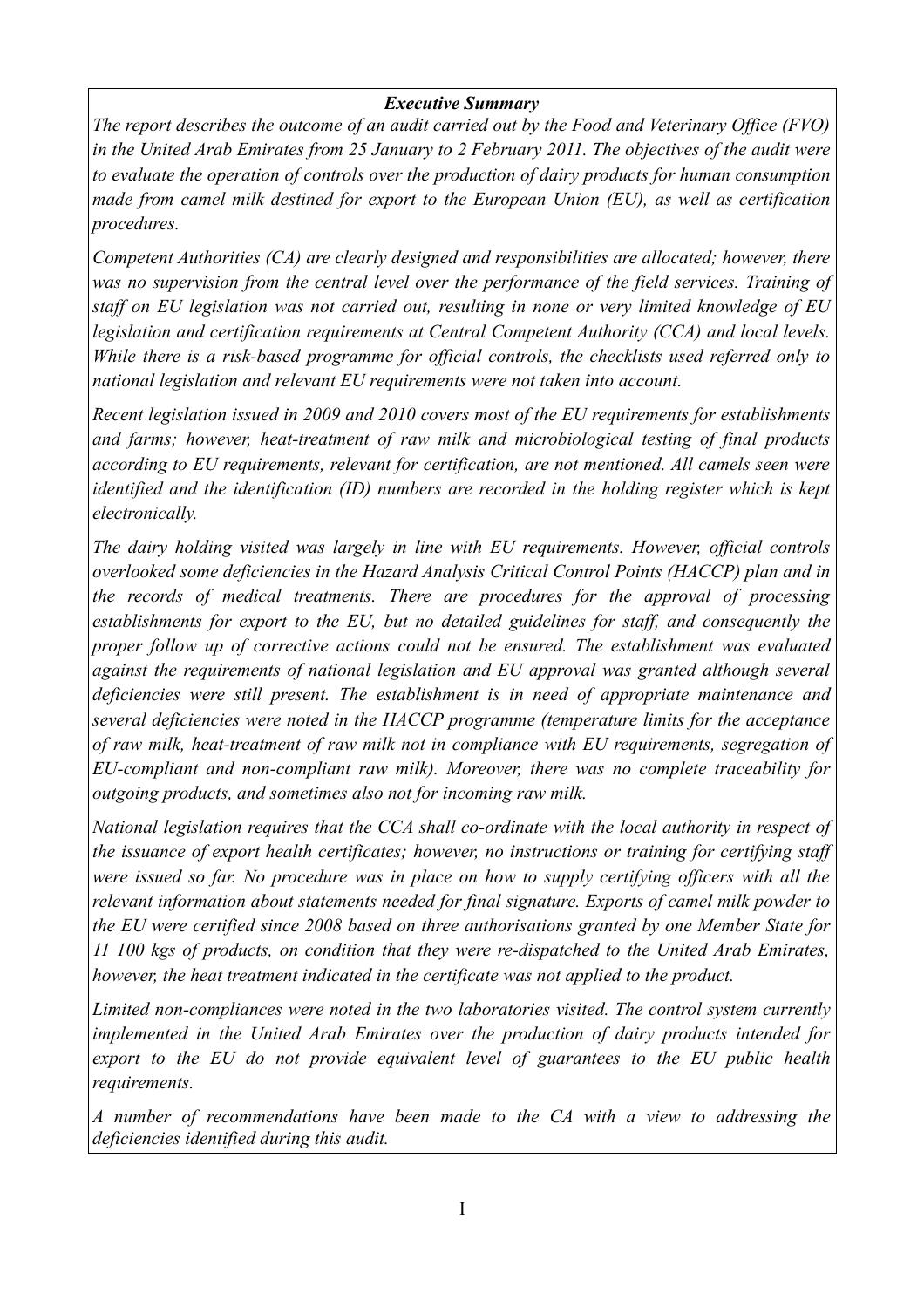# **Table of Contents**

| 5.3.3 $\frac{Convczusions}{8}$ |
|--------------------------------|
|                                |
|                                |
|                                |
|                                |
|                                |
|                                |
|                                |
|                                |
|                                |
|                                |
|                                |
|                                |
|                                |
|                                |
|                                |
|                                |
|                                |
|                                |
|                                |
|                                |
|                                |
|                                |
|                                |
|                                |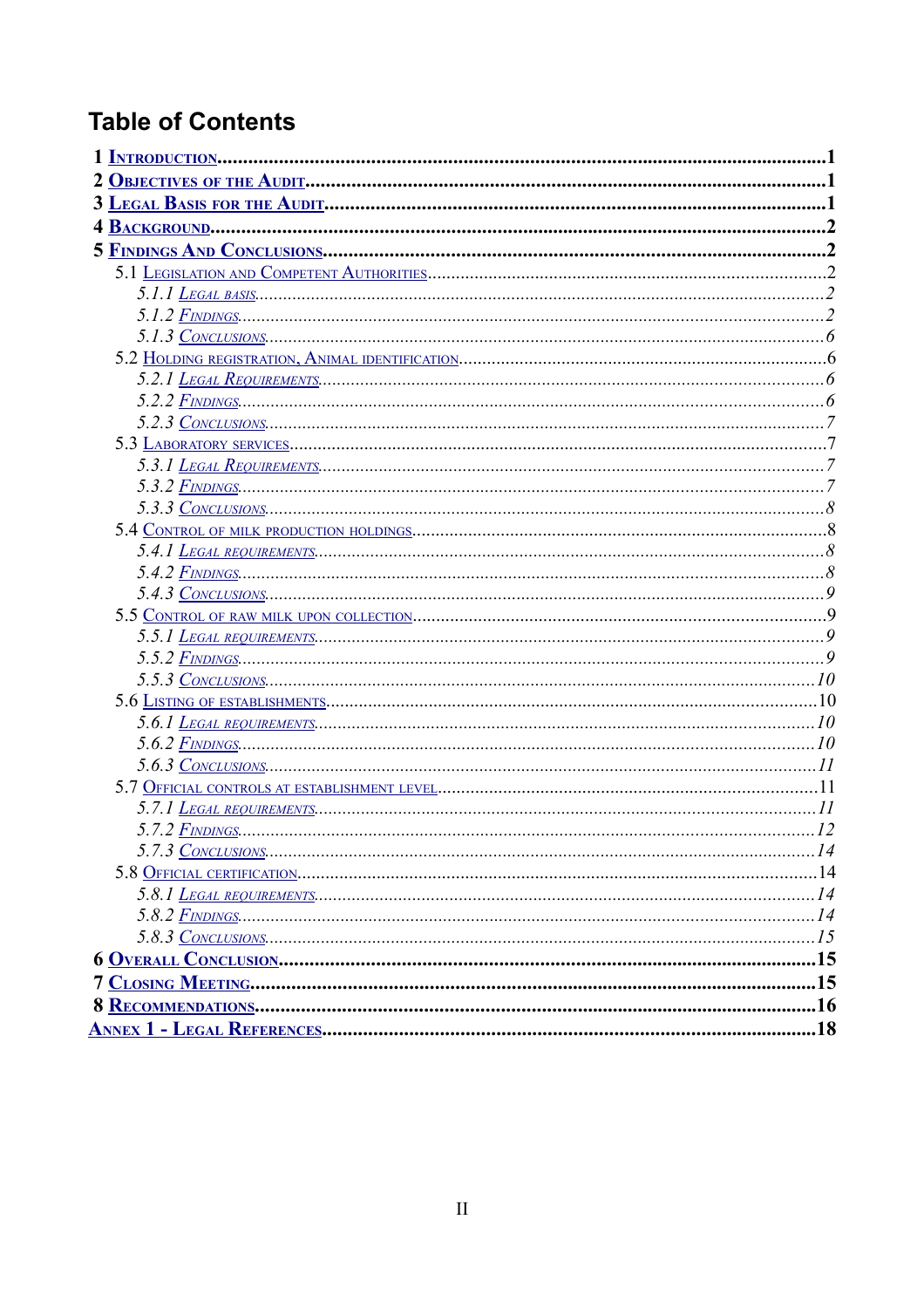| ABBREVIATIONS AND DEFINITIONS USED IN THIS REPORT |  |  |  |
|---------------------------------------------------|--|--|--|
|                                                   |  |  |  |

| <b>Abbreviation</b> | <b>Explanation</b>                                                                                                                                                                                     |
|---------------------|--------------------------------------------------------------------------------------------------------------------------------------------------------------------------------------------------------|
| <b>ADFCA</b>        | Abu Dhabi Food Control Authority (the local authority in the Emirate of<br>Abu Dhabi)                                                                                                                  |
| CA(s)               | Competent Authority(ies)                                                                                                                                                                               |
| CCA(s)              | Central Competent Authority(ies)                                                                                                                                                                       |
| CCP(s)              | Critical Control Point(s)                                                                                                                                                                              |
| DG(SANCO)           | Health & Consumers Directorate General                                                                                                                                                                 |
| EU                  | European Union                                                                                                                                                                                         |
| FBO(s)              | Food Business Operator(s)                                                                                                                                                                              |
| <b>FVO</b>          | Food and Veterinary Office                                                                                                                                                                             |
| <b>HACCP</b>        | Hazard Analysis of Critical Control Points                                                                                                                                                             |
| Hygiene Package     | Regulations (EC) No 852/2004, No 853/2004 and No 854/2004                                                                                                                                              |
| ID number           | Identification number                                                                                                                                                                                  |
| Milk-HTC            | The model health certificate for dairy products for human consumption<br>from third countries authorised in column C of Annex I to Regulation (EU)<br>No 605/2010 intended for importation into the EU |
| <b>MOEW</b>         | Ministry of Environment and Water (CCA)                                                                                                                                                                |
| <b>SCC</b>          | Somatic Cell Count                                                                                                                                                                                     |
| <b>TPC</b>          | Total Plate Count (Plate count at 30 °C)                                                                                                                                                               |
| VMP(s)              | Veterinary Medicinal Product(s)                                                                                                                                                                        |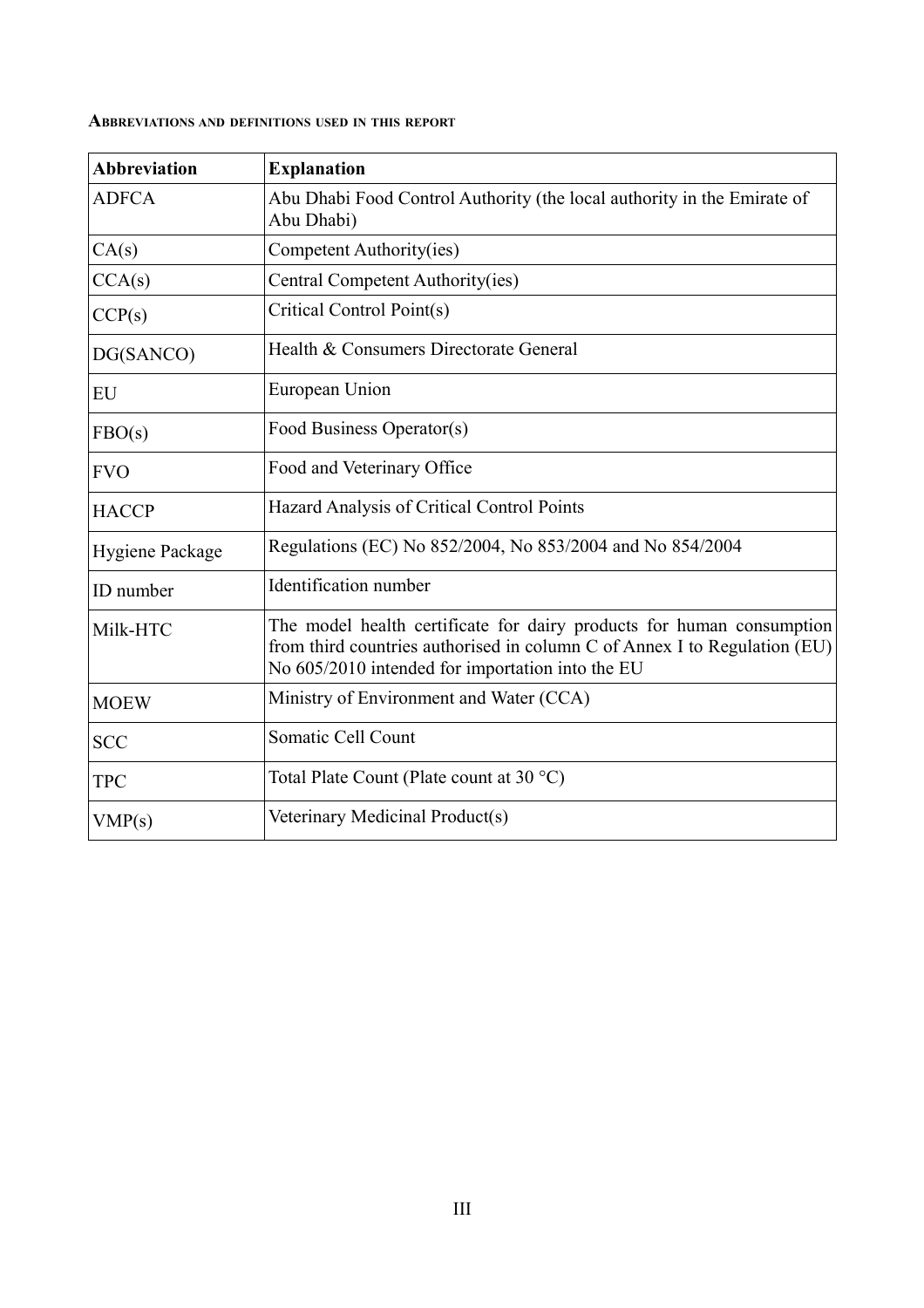## <span id="page-4-0"></span> **1 INTRODUCTION**

The audit took place in the United Arab Emirates from 25 January to 2 February 2011 as part of the planned inspection programme of the FVO. The team comprised two inspectors from the FVO.

The FVO team was accompanied by representatives from the CCA, the Ministry of Environment and Water (MOEW), and by representatives of the CA of Dubai Municipality.

The opening meeting was held on 25 January 2011 with the CCA in Dubai. At this meeting the FVO team confirmed the objectives of, and itinerary for the audit, and additional information required for the satisfactory completion of the audit was requested.

# <span id="page-4-2"></span> **2 OBJECTIVES OF THE AUDIT**

The objective of the audit was to evaluate the official controls related to production and storage of food of animal origin in the United Arab Emirates and imports to the EU with regard to:

- CA organisation and operation,
- official controls over food business operators' (FBO) compliance with general and specific rules on the hygiene of food of animal origin, and
- the correct implementation of the chain of certification.

In particular, controls over dairy products from camel milk in the framework of Regulations (EC) No 178/2002, No 852/2004, No 853/2004, No 854/2004 and No 882/2004 were subject to this evaluation. In pursuit of these objectives, the itinerary included the following:

| <b>COMPETENT AUTHORITIES</b>                                    |          |   | Comments |  |
|-----------------------------------------------------------------|----------|---|----------|--|
| Competent<br>Authorities                                        | Central  |   |          |  |
|                                                                 | Regional |   |          |  |
|                                                                 | Local    |   |          |  |
| <b>FOOD PRODUCTION / PROCESSING / DISTRIBUTION – ACTIVITIES</b> |          |   |          |  |
| Laboratories                                                    |          | 2 |          |  |
| Milk processing plants                                          |          |   |          |  |
| Dairy holdings                                                  |          |   |          |  |

# <span id="page-4-1"></span> **3 LEGAL BASIS FOR THE AUDIT**

The audit was carried out under the general provisions of EU legislation and, in particular Article 46 of Regulation (EC) No 882/2004 of the European Parliament and of the Council on official controls performed to ensure the verification of compliance with feed and food law, animal health and animal welfare rules.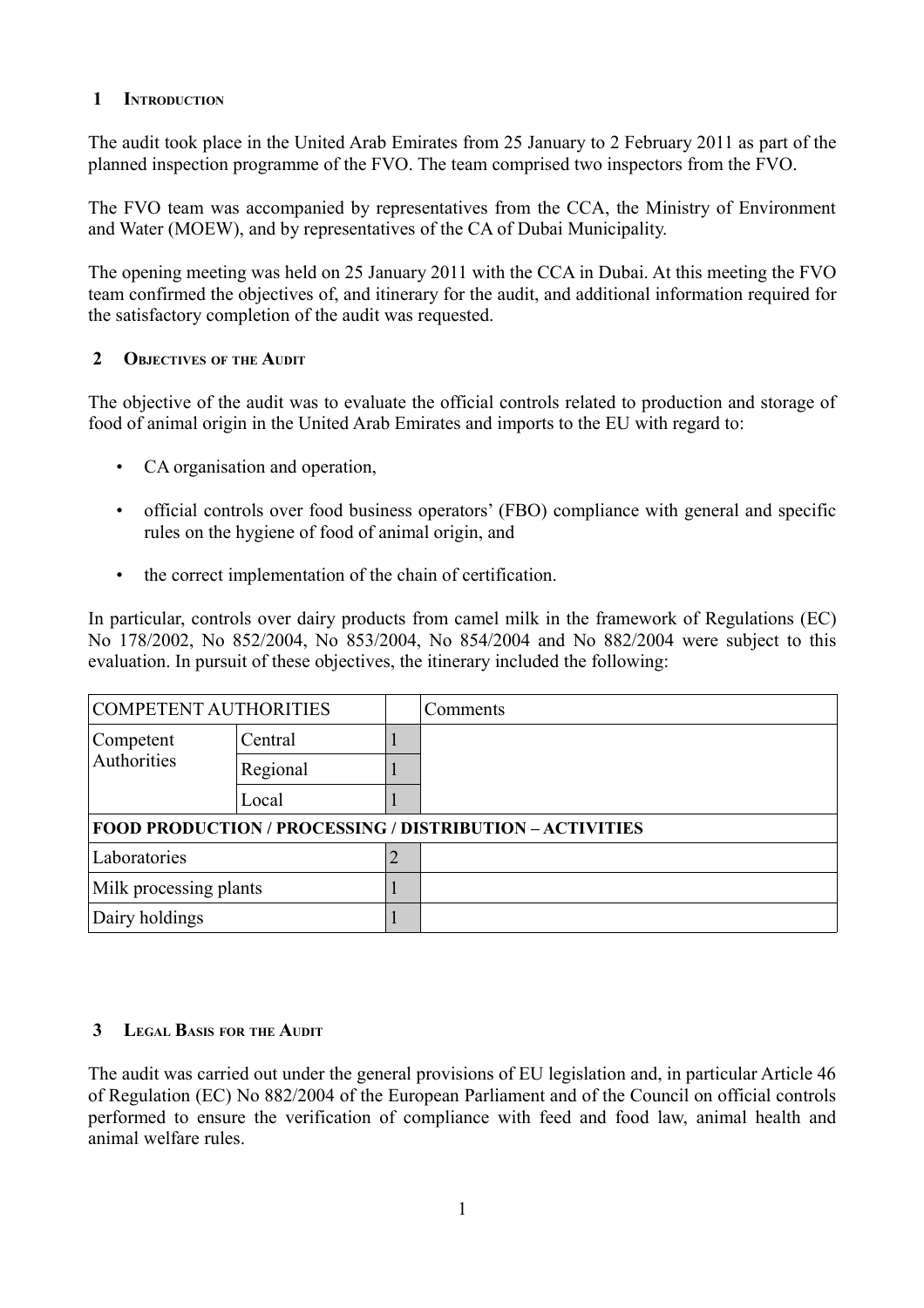*N.B. Full legal references are provided in Annex 1. Legal acts quoted in this report refer, where applicable, to the latest amended version.* 

# <span id="page-5-4"></span> **4 BACKGROUND**

This was the first audit carried out to the United Arab Emirates to evaluate the dairy sector in view of a possible export of dairy products to the EU. The United Arab Emirates is not yet listed in Annex I to Commission Regulation (EU) No 605/2010 and does not have an approved list of establishments from which imports are permitted.

Since 2008 the United Arab Emirates has exported 8 100 kgs of camel milk powder to Austria. This was based on three separate authorisations (in total 11 100 kgs) granted by the Austrian CCA (see 5.8) which approved the importation of this powder using the derogation granted by Article 17(1) of Commission Regulation (EC) No 2076/2004 and later by Article 5 of Commission Regulation (EC) No 1162/2009 for the production of the chocolate under the condition that the final product is redispatched back to the United Arab Emirates. Until the adoption of Commission Regulation (EU) No 605/2010 camel milk and the milk products produced from camel milk were foodstuffs for which no harmonised public health import conditions had been established. The United Arab Emirates and Austria agreed on the import certificate in 2007 (for which the model health certificate for dairy products for human consumption from third countries authorised in column C of Annex I to Commission Decision 2004/438/EC was used as a template). The first imports were in March 2008.

With the adoption of Commission Regulation (EU) No 605/2010 camel milk and camel milk powder became products for which harmonised public health import conditions have been established. Chapter III of Regulation (EC) No 854/2004 is now applicable also for camel milk including lists of third countries and parts of third countries and of establishments from which imports are permitted.

An audit to evaluate the animal health aspects of the import of camel milk products (ref. DG(SANCO)/2011-6205) was carried out at the same time as this present audit.

# <span id="page-5-3"></span> **5 FINDINGS AND CONCLUSIONS**

## <span id="page-5-2"></span> **5.1 LEGISLATION AND COMPETENT AUTHORITIES**

<span id="page-5-1"></span> *5.1.1 Legal basis*

Article 46.1 of Regulation (EC) No 882/2004 stipulates that official controls by Commission experts in third countries shall verify compliance or equivalence of third country legislation and systems with EU feed and food law, and EU animal health legislation. These controls shall have particular regard to points (a) to (e) and (g) of the aforementioned Article.

- <span id="page-5-0"></span> *5.1.2 Findings*
	- *5.1.2.1 Legislation*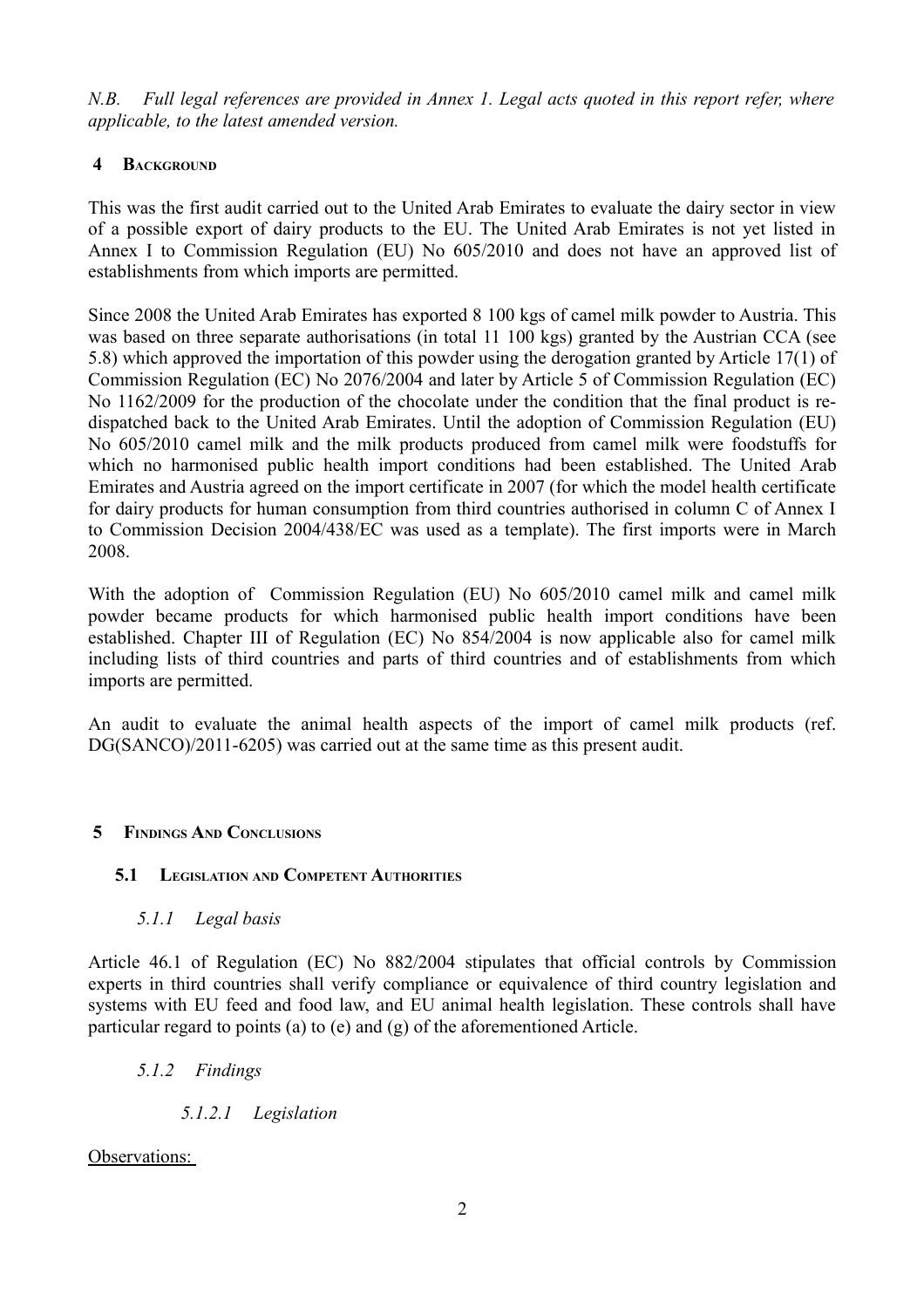- The national legislation includes Federal Laws and their implementing Regulations, Resolutions and Directive of the MOEW, and legislation issued by the local CAs ("Municipalities", local Governments linked to each of the seven Federal Emirates); as a general principle, when federal legislation exists, it supersedes the local laws.
- Most of the federal legislation relevant for the scope of the audit was issued in 2009 and 2010; in particular, Ministerial Resolution No 191/2010 "on health requirements of establishments manufacturing camel milk and its products", and Ministerial Resolution No 192/2010 "on technical and health conditions of camel farms". Both Resolutions cover most of the EU requirements as laid down in Regulations (EC) No 852/2004 and (EC) No 853/2004, with some requirements stricter than those of the EU (temperature of raw milk), while heat-treatment of raw milk and microbiological testing of final products according to EU requirements, relevant for certification, are not mentioned.
- There is no legislation covering certification principles and animal identification, with the exception of Regulation No 4/2010 "on animal identification and registration system for the Emirate of Abu Dhabi", which applies only in that Emirate (see 5.2).

# *5.1.2.2 Competent Authorities*

# *5.1.2.2.1 Organisation of Competent Authorities*

## Observations:

- According to the Ministerial Cabinet Resolution No 21/2009, the MOEW is the CCA for food safety at federal level; the Food Safety Department, within the Agricultural and Animal Affairs Directorate, is specifically in charge of elaborating the federal legislation related to public health and co-ordinating with the concerned local CAs the implementation of the system of food safety.
- Local CAs (Municipalities) are responsible for implementing the federal legislation, where necessary with the help of local legislation. In Dubai Municipality (where the proposed farm and dairy establishments are located) the Food Control Department (within the Environment and Public Health Sector) is responsible for national licensing of processing establishments (prior to the MOEW's export approval) and supervision of food processing establishments. Veterinary Services (Section within the Public Health Services Department) are in charge of some public health aspects of raw milk production, e.g. controls on staff medical examinations, hygiene of milking and storage temperatures of raw milk.
- An Office of Municipalities' Affairs has been created under the direct responsibility of the Minister of the MOEW, but no evidence was seen in relation to the co-ordination of the CAs.

# *5.1.2.2.2 Competent Authorities powers, independence and authority for enforcement*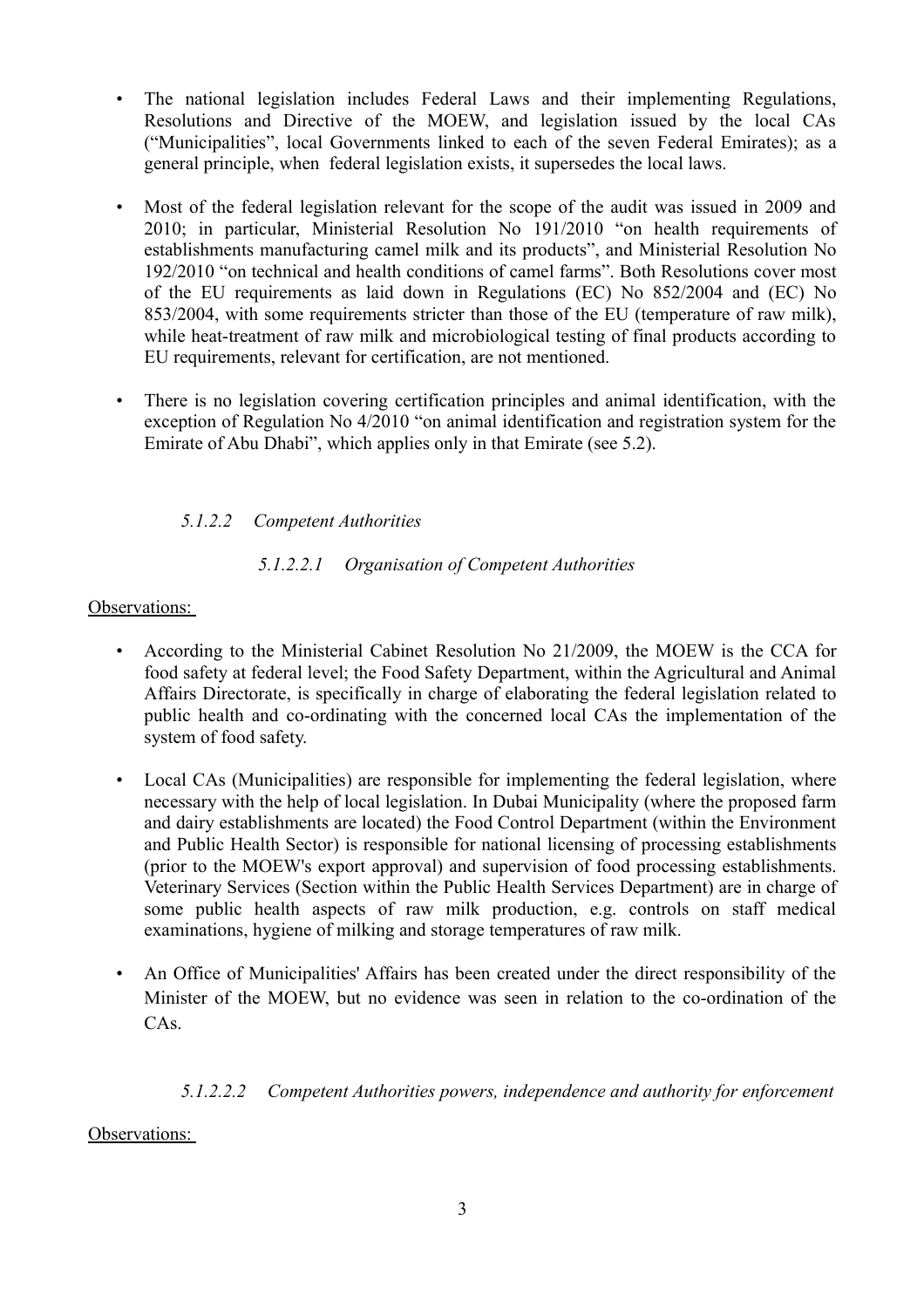- According to the Ministerial Resolution No 191/2010 "on health requirements of establishments manufacturing camel milk and its products", officials have the right to pursue every violation of the federal or local legislation. FBOs shall facilitate their duties. The local CA shall punish violations and, if these are repeated, the MOEW is entitled to withdraw the approval of establishments.
- Local Order No 11/2003 "on general health and society safety in Dubai Emirate", Article 86, prescribes that the CA can stop production and/or confiscate products where there are violations of the legislation by the FBO; financial penalties are also foreseen. Article 87 states that CA's officials have the right to enter the production premises and examine all relevant documents and registrations.

## *5.1.2.2.3 Supervision*

Observations:

- A joint inspection was carried out for approval of the establishment visited for export, involving staff from the CCA and from the Dubai Municipality. However, the inspection report was signed only by the official of the Dubai Municipality. No evidence of other supervisory activities carried out by the CCA over the local levels of the CAs was seen.
- In 2010 an "External Audit Unit" was created with the aim of establishing and developing a system for monitoring and evaluating the efficiency of the implementation of the federal legislation at local level. However, the CCA stated that the Unit has so far been involved in some activities in the environmental field only.

## *5.1.2.2.4 Training of staff in performance of official controls*

#### Observations:

- No training on EU legislation was provided to staff in charge of official controls or certification for export. Very limited knowledge of EU legislation and certification requirements was seen at the CCA and local levels, especially with regard to heat-treatment requirements of raw milk and microbiological testing of final products (see 5.8).
- No training was provided to staff involved in the supervision of HACCP-based programmes, who have often overlooked the relevant deficiencies in the HACCP programmes.

## *5.1.2.2.5 Resources*

#### Observations:

• With the exception of one veterinary laboratory the CAs at all levels had sufficient resources to deal with all their official duties.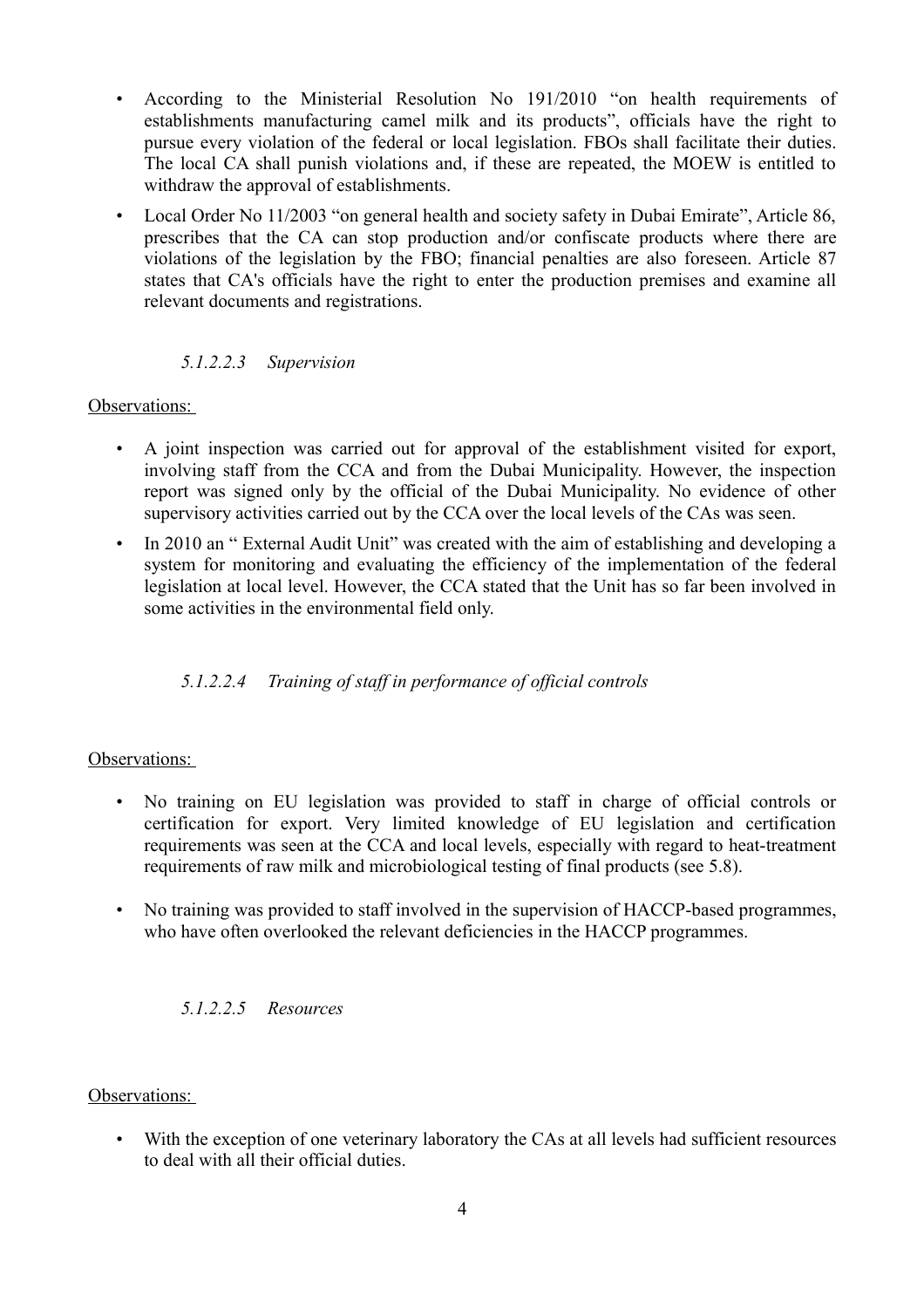#### *5.1.2.2.6 Organisation of control systems*

#### Observations:

• At the Dubai Municipality level both the Veterinary Services and Food Control Department have a risk-based inspection programme, with a minimum inspection frequency set by the system; however, official visits were more frequent and included sampling sessions and the collection of swabs on equipment.

#### *5.1.2.2.7 Documented control procedures*

#### Observations:

- The checklists used for official controls referred only to national legislation and included a list of deficiencies with corresponding fines to be applied. Relevant EU requirements, such as heat-treatment of raw milk and microbiological testing of final products in line with the requirements laid down in the HTC-Milk certificate of the Annex to Commission Regulation (EU) No 605/2010, were not mentioned. An additional checklist exists for the supervision of HACCP-based programmes.
- No guidelines or work instructions were available for staff involved in official controls on the implementation of EU requirements and of HACCP-based programmes.
- Following official controls, a short report is given to the FBO, mentioning the score and some of the deficiencies noted. The follow up of corrective actions was not consistently documented and in some cases it was missing.

#### *5.1.2.2.8 Official controls on imports*

- Official controls at borders are the responsibility of the CCA.
- The CCA stated that no camel milk and its products are imported into the country. Ministerial Resolution No 562/2009 "on the conditions of importing milk and derivatives thereof" allows imports of milk and dairy products from countries free from epidemic diseases and in which producing animals have been tested for tuberculosis and brucellosis. If products originate from countries not free from epidemic diseases, milk must be heattreated.
- The Abu Dhabi Food Control Authority (ADFCA) of the Emirate of Abu Dhabi has published Regulation No 2/2008 "on risk-based approach for the control of imported foods via the borders of the Emirate of Abu Dhabi". This Regulation classifies foodstuffs based on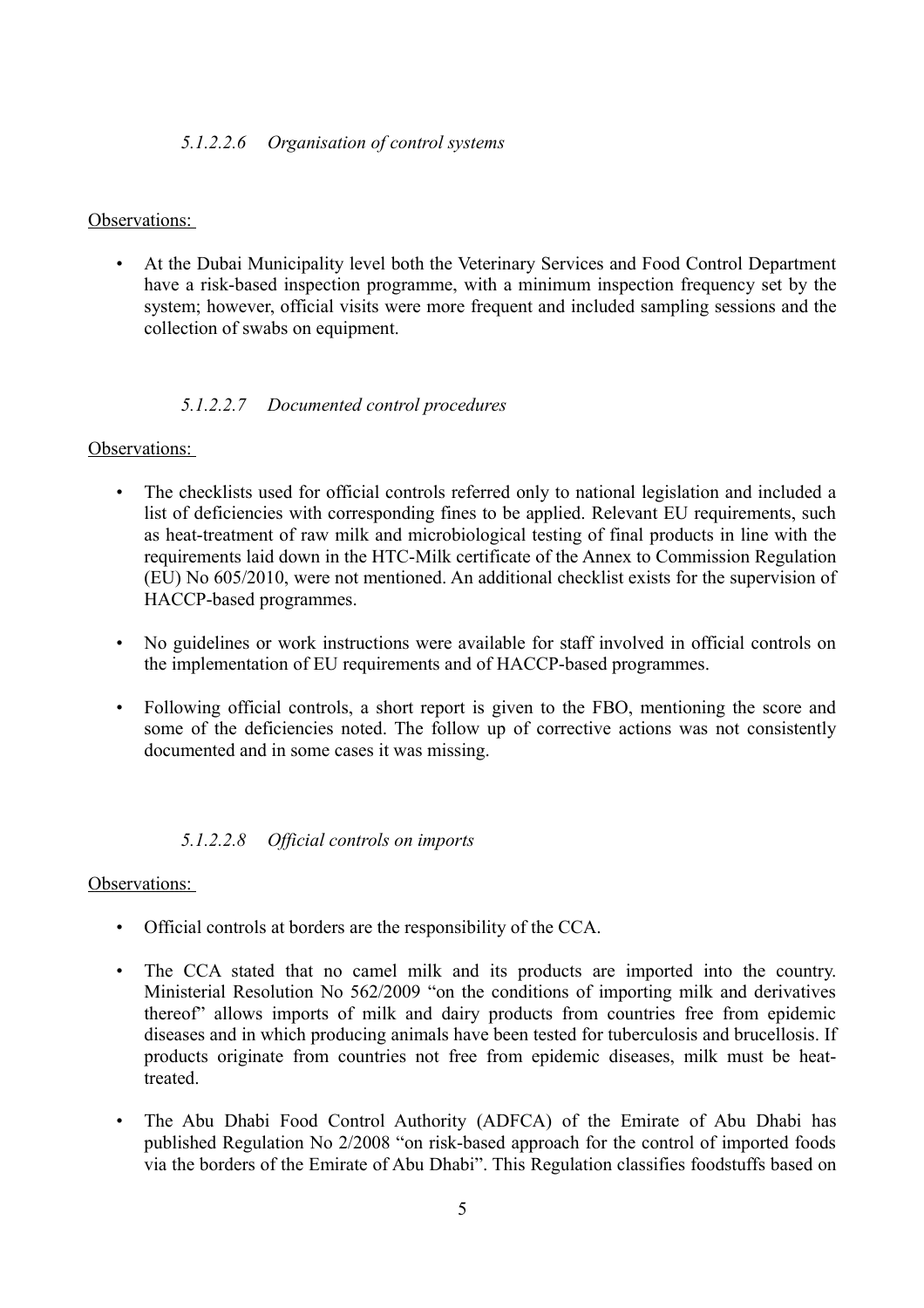their potential risk for human health (milk and dairy products are high risk foodstuffs), and lays down different inspection procedures depending of their origin.

• Live camels are occasionally imported for milk production, breeding and racing, from Saudi Arabia, Eritrea, Somalia and other countries; racing camels are often only temporarily imported. Ministerial Resolution No 191/2009 "concerning the control of camel movement and transit" regulates the importation of live camels and requires the importer to obtain an import permit from the CCA. Animals shall originate from countries officially declared free, amongst other diseases, from Foot-and-Mouth Disease, brucellosis and tuberculosis, they must be individually identified, and they shall be quarantined at the border for at least seven days during which testing for brucellosis and tuberculosis is performed.

# <span id="page-9-3"></span> *5.1.3 Conclusions*

The system of official controls in place in the United Arab Emirates at present does not have the capacity to ensure that dairy products for EU export are produced in full compliance with the EU requirements. Official controls are not fully documented, and training on EU requirements and certification principles is not provided to the staff of the different CAs involved. Supervision from the CCA over the local authorities is not documented.

# <span id="page-9-2"></span> **5.2 HOLDING REGISTRATION, ANIMAL IDENTIFICATION**

# <span id="page-9-1"></span> *5.2.1 Legal Requirements*

The veterinary certification requirements for the introduction into the EU of raw milk and dairy products are laid down in Regulation (EU) No 605/2010. Point II.2 of the model certificates, in Part 2 of Annex II to the Regulation, requires that raw milk comes from holdings registered in accordance with Regulation (EC) No 852/2004 and checked in accordance with Annex IV to Regulation (EC) No 854/2004.

# <span id="page-9-0"></span> *5.2.2 Findings*

- Commercial dairy holdings supplying raw milk to processing establishments (so called "commercial farms") need to be licensed by the MOEW. According to the CCA, 24 holdings (23 cattle farms and 1 camel farm) are currently licensed; each holding is provided with a unique number. There is no obligation for small private farms to be licensed; however, they must be registered at Municipal level.
- There are no federal provisions for animal identification. However, both Ministerial Resolutions No 615/2009 ("concerning the technical and health conditions of cattle farms") and No 192/2010 ("on technical and health conditions of camel farms"), as a pre-requisite for licensing of holdings, requires that a holding register should be available which include the ID numbers of the animals.
- Regulation No 4/2010 "in respect of the animal identification and registration system for the Emirate of Abu Dhabi" was issued on 29 June 2010, and the ADFCA started to identify all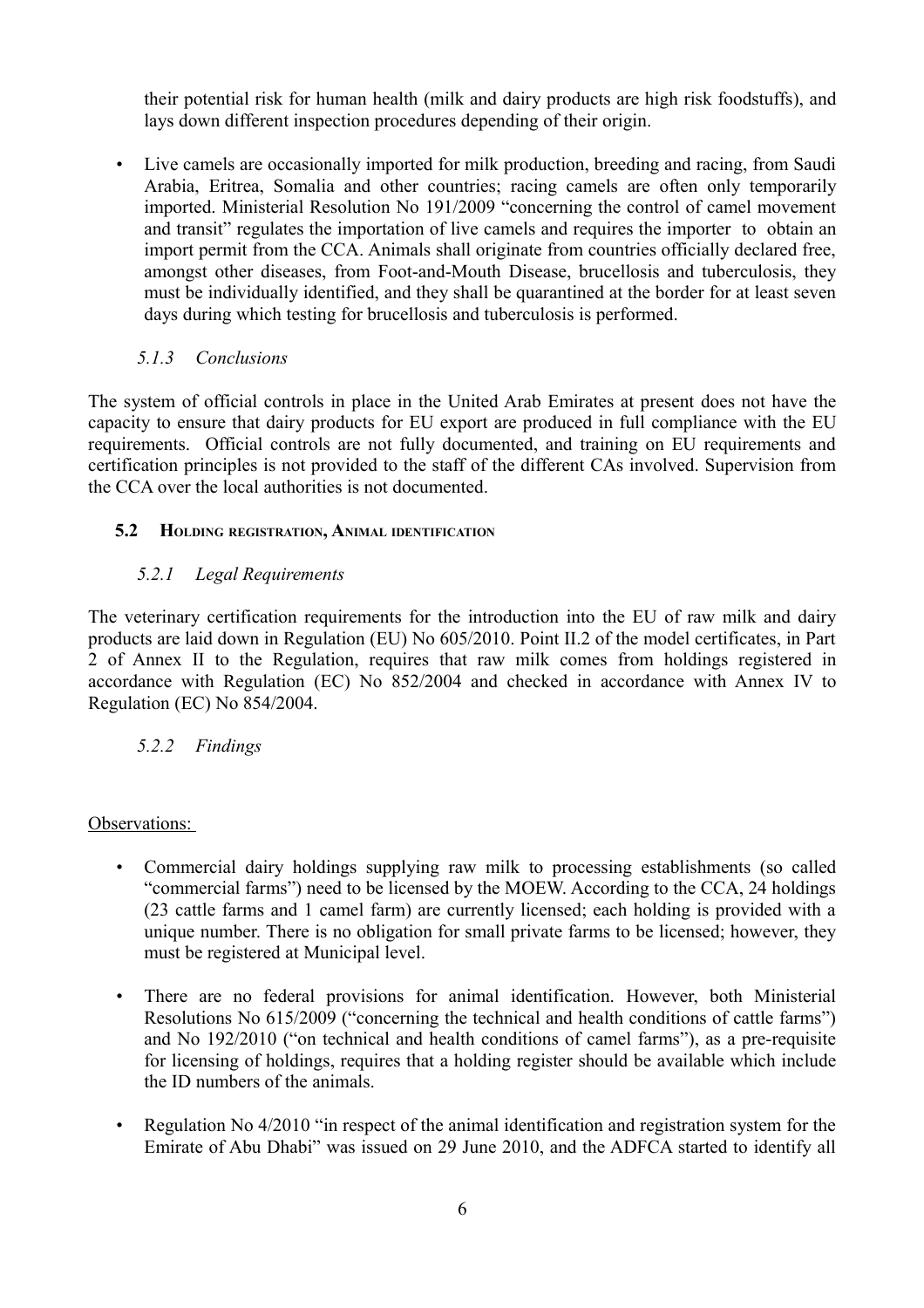livestock in the Emirate of Abu Dhabi: the ADFCA staff stated that so far 1.2 million animals have been identified. Camels shall be identified by an implanted electronic device.

- The CCA stated that federal provisions are in preparation to extend animal identification to the whole country by 2013.
- All camels seen in the holding visited were identified with a running number in a collar and, for those milked, a milking ID number for production records; in addition, all animals on the farm were micro-chipped. All ID numbers were recorded in the electronic holding register.

## <span id="page-10-3"></span> *5.2.3 Conclusions*

Holding registration and animal identification requirements are complied with in the commercial dairy holdings, which are the only holdings authorised to supply export processing establishments.

## <span id="page-10-2"></span> **5.3 LABORATORY SERVICES**

#### <span id="page-10-1"></span> *5.3.1 Legal Requirements*

The animal and public health and veterinary certification conditions for the introduction into the EU of raw milk and dairy products intended for human consumption are laid down in Regulation (EU) No 605/2010. Point II.2 of the model certificates, in Part 2 of Annex II to the Regulation, sets out the public health requirements to be met, including the requirement to meet the criteria for raw milk laid down in Chapter I of Section XI of Annex III to Regulation (EC) No 853/2004, and to meet the relevant microbiological criteria laid down in Regulation (EC) No 2073/2005.

## *5.3.2 Findings*

## <span id="page-10-0"></span> *5.3.2.1 Laboratories testing microbiological criteria for foodstuffs*

- One official laboratory of the Dubai Municipality was visited by the FVO team: this laboratory is accredited according to ISO 17025 and ISO 9001, and its Food Chemical Analysis Unit is dealing with the residues monitoring programme as agreed with the Commission services. The laboratory cannot perform the detection of antihelmintics and organophosphorates: those samples must be sent to an accredited laboratory situated in the EU, but the CAs experienced problems in dispatching the material and so far such tests have not been carried out. The remaining programme of sampling and analyses is running as planned.
- The Food Microbiological Analysis Unit of the same laboratory is able to perform the microbiological analyses as required by Commission Regulation (EC) No 2073/2005 (with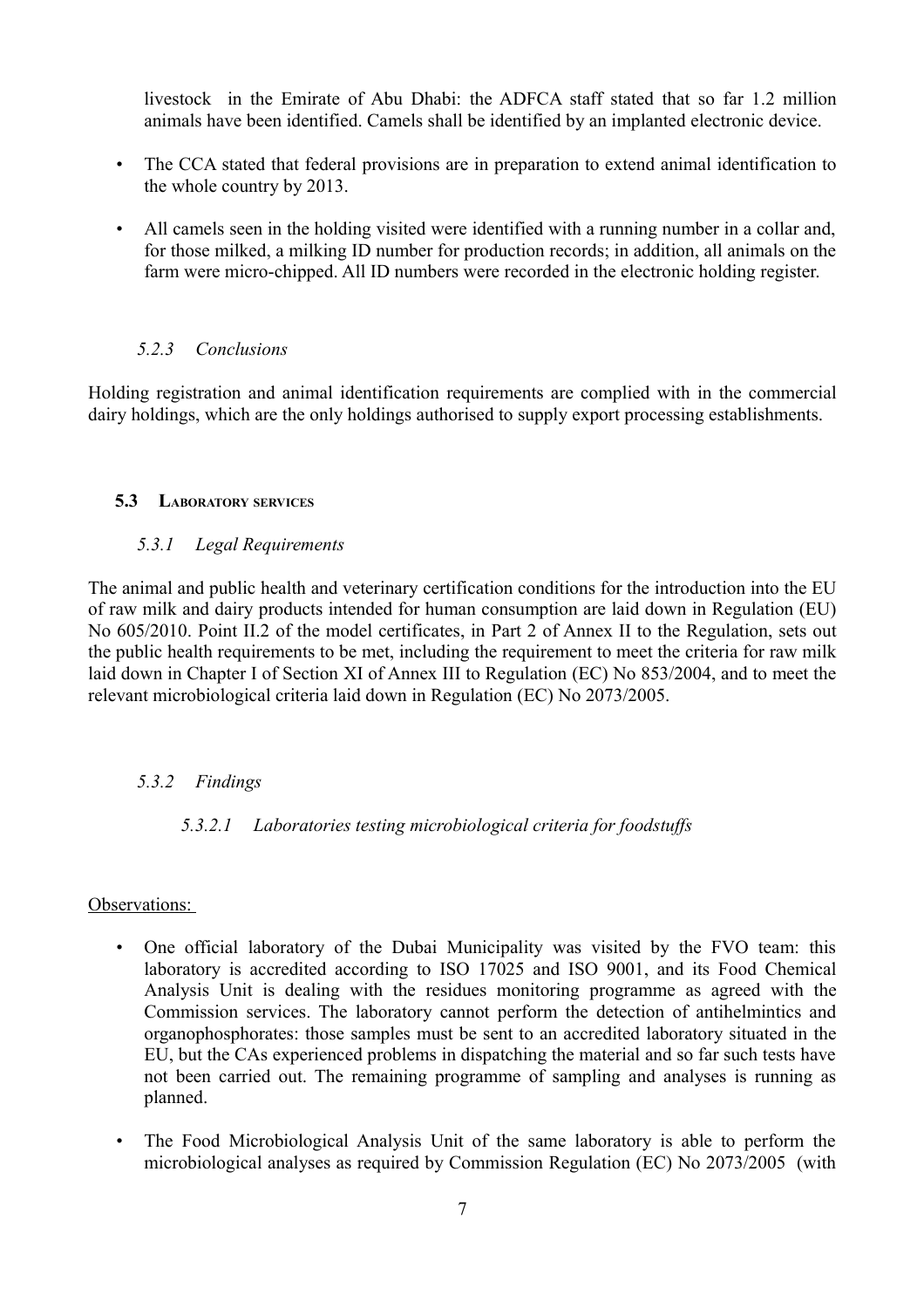the exception of Listeria analyses) according to methods which are not those indicated in the Annex I to the same Regulation. However, currently no requests for analyses or instructions were provided to the laboratory by the CAs or the FBO.

## *5.3.2.2 Laboratories for the control of raw milk*

#### Observations:

• The Veterinary Laboratory of Dubai Municipality was also visited: this laboratory is performing analyses on raw camel milk for Total Plate Count (TPC), faecal coliforms and residues of antibiotics. Samples are taken by official staff of the Dubai Municipality Veterinary Services. The method used for TPC is not that prescribed by Annex VIa to Commission Regulation (EC) No 2074/2005, nor is it validated against a reference method according the procedure referred in the same Regulation; moreover, the laboratory staff does not follow the methodology described (one serial dilution was used, instead of three, and no average calculation between results of different serial dilutions was made). The kit for detection of residues of antibiotics was stored at temperatures sometimes below the minimum storage temperature recommended by the manufacturer.

## <span id="page-11-3"></span> *5.3.3 Conclusions*

Although the implementation of the NRMP was generally carried out as planned, delays were noted with regard to analyses outsourced to a laboratory situated in the EU. Analytical methods for microbiological testing and for the determination of the TPC were not in line with the requirements of Regulation (EC) No 2073/2005 or 2074/2005. The method used for TPC differed from the approved procedures in the other laboratory visited.

## <span id="page-11-2"></span> **5.4 CONTROL OF MILK PRODUCTION HOLDINGS**

## <span id="page-11-1"></span> *5.4.1 Legal requirements*

Point II.1 of the model certificates, in Part 2 of Annex II to Regulation (EU) No 605/2010, requires official controls of milk production holdings.

## <span id="page-11-0"></span> *5.4.2 Findings*

- The dairy holding visited was licensed as a commercial farm by the CCA.
- The Veterinary Services of the Municipality have a risk-based inspection programme; according to their risk-evaluation, holdings are supervised at a frequency automatically established by the computerised programme (once a month for the holding visited).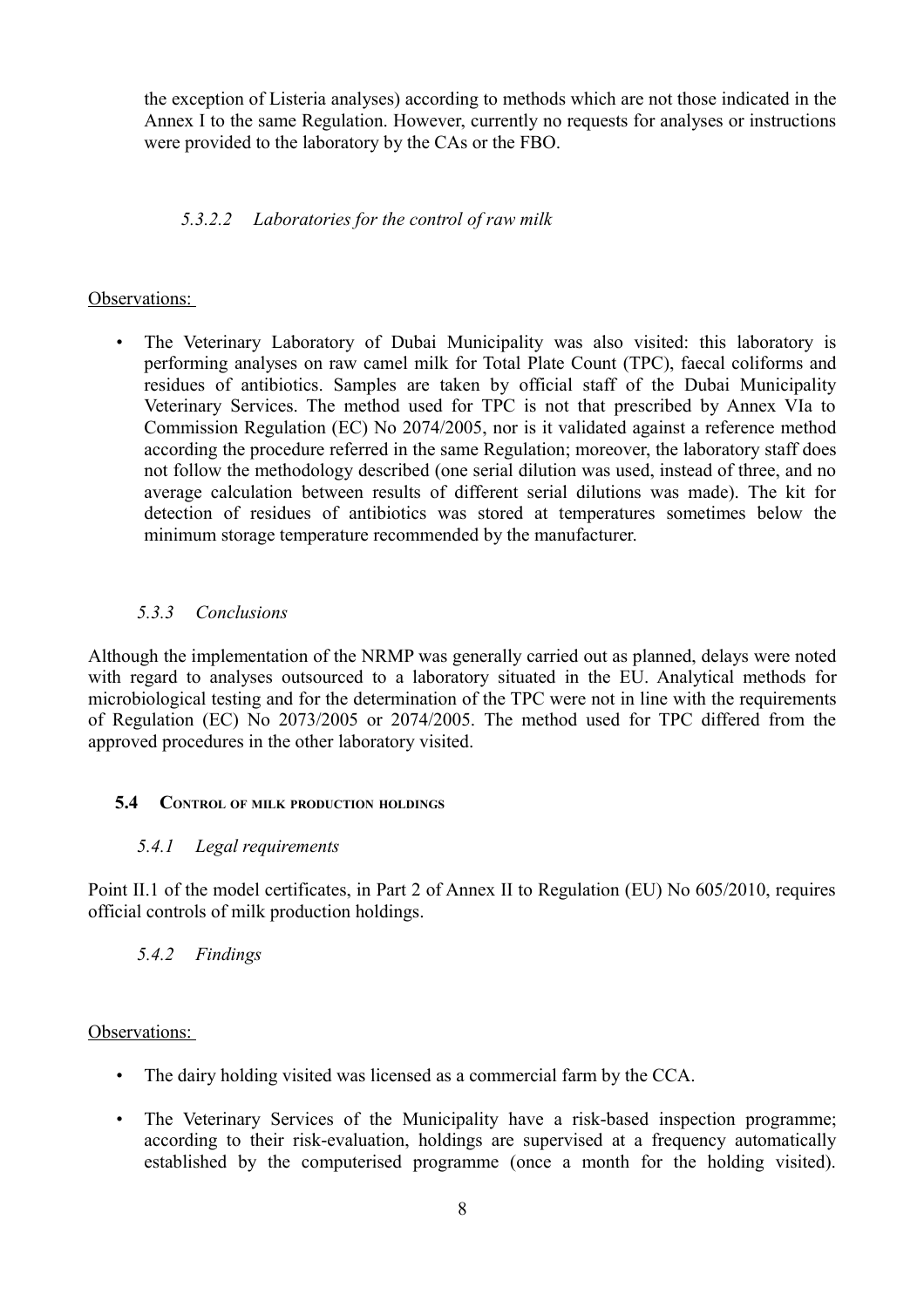However, official visits are more frequent (twice or three times a month) and included sampling sessions of raw milk and swabs on equipment.

- The checklists seen, used for official controls, referred only to a list of non-conformities based on the national legislation.
- The only document provided by the CAs to the FBO following the visits was a short report with the final score of the farm and the mention that no deficiencies were found: however, limited non-compliances existed, leading to the fact that the farm did not reach the 100% score. An additional checklist exists for supervision of HACCP-based programmes (at a frequency of twice a year) but no training or work instructions were available.
- The CA staff overlooked some deficiencies in the HACCP plan of the holding, such as the cooling requirements for raw milk, indicated as a maximum 5°C where the legal national limit is 4°C; moreover, no corrective measures were indicated for that item.
- Hygiene of milking and temperatures during storage of raw milk were satisfactory.
- Testing of raw milk for TPC and Somatic Cells Count (SCC) is regularly performed by the FBO: results showed an average of 405 000 SCC and less than 10 000 TPC.
- Records of medical treatments were well kept, but withdrawal periods were not indicated. As no specific Veterinary Medicinal Products (VMPs) exist to treat camels, all VMPs were used as off-label and withdrawal periods were the same as for cattle, contrary to the requirements of Article 11 of Council Directive 2001/82/EC, for which withdrawal periods for milk in case of off-label use shall not be less than seven days. Animals which have been treated with VMPs are routinely tested, and are not allowed to return to the herd if the test detects the presence of antibiotic residues; however, the presence of residues of Dexamethasone (also on off-label use) could not be monitored. Since 2006 only one positive result for residues has been recorded on the farm.

#### <span id="page-12-3"></span> *5.4.3 Conclusions*

The production conditions at the dairy holding visited were generally satisfactory, with limited noncompliances in the HACCP programme overlooked during official supervision. Specific EU provisions in case of off-label-use of VMPs were not taken into account by the FBO or by the CAs.

#### <span id="page-12-2"></span> **5.5 CONTROL OF RAW MILK UPON COLLECTION**

#### <span id="page-12-1"></span> *5.5.1 Legal requirements*

Point II.2 of the model certificates, in Part 2 of Annex II to Regulation (EU) No 605/2010, requires that raw milk is produced in accordance with the provisions of the Hygiene Package.

#### <span id="page-12-0"></span> *5.5.2 Findings*

#### Observations:

• Some raw camel milk (c.15 - 20% of the milk processed on a daily basis) was received by the FBO from another holding not registered as a commercial farm. Controls on such milk were insufficient, as temperatures up to 28°C were recorded in the logbooks at the reception.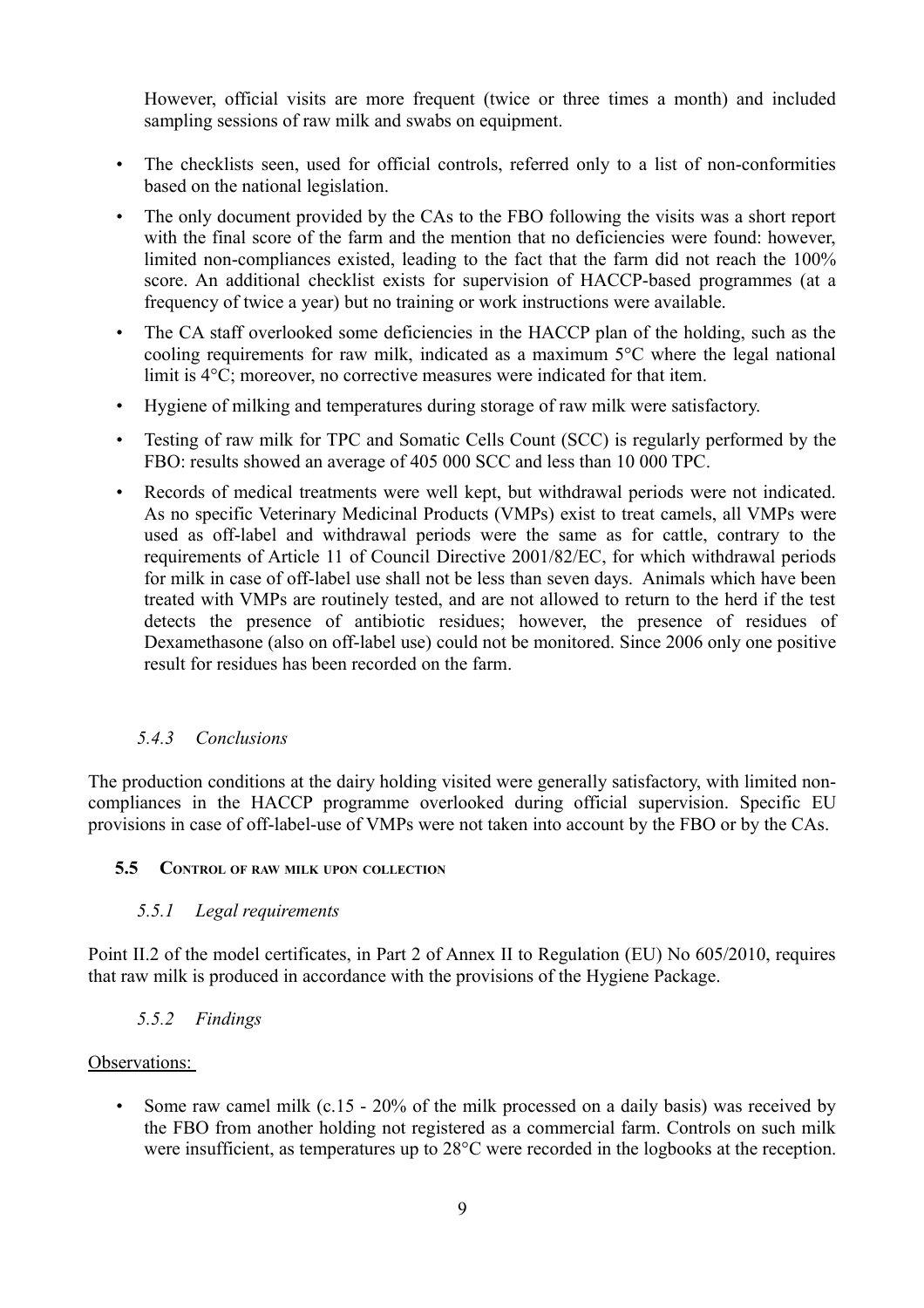The HACCP programme indicated immediate cooling as the unique corrective action, contrary to the national legislation (Ministerial Resolution No 192/2010 – on technical and health conditions of camel farms) which prescribes that milk shall be cooled at less than 4°C at the farm and during transport.

- No mention of such deficiencies was made in the CA's reports.
- Systematic testing of residues of antimicrobial VMPs was performed by the FBO on the bulk milk coming from the non registered farm. No positive results were found according to the FBO's records.

## <span id="page-13-3"></span> *5.5.3 Conclusions*

The supervision by the CAs overlooked shortcomings in the FBO's HACCP-based programme. This allowed the not chilled raw camel milk to be processed into dairy products intended for export to the EU.

#### <span id="page-13-2"></span> **5.6 LISTING OF ESTABLISHMENTS**

#### <span id="page-13-1"></span> *5.6.1 Legal requirements*

Article 12 of Regulation (EC) No 854/2004 requires that products of animal origin may be imported into the EU only if they have been dispatched from, and obtained or prepared in, establishments that appear on lists drawn up, kept up-to-date and communicated to the Commission.

Since 1 August 2010 Commission Regulation (EU) No 605/2010 requires that Member States shall authorise the importation of consignments of dairy products derived from raw milk of animals other than those referred to in paragraph 2 of Article 4, from the third countries or parts thereof at risk of Foot-and-Mouth Disease listed in column C of Annex I, provided that such dairy products have undergone, or been produced from raw milk which has undergone a treatment involving:

- a sterilisation process, to achieve an  $F_0$  value equal to or greater than three; or
- an ultra high temperature (UHT) treatment at not less than  $135 \degree C$  in combination with a suitable holding time.

According to Article 12(2) an establishment may be placed on a list of EU approved establishments only if the CA of the third country of origin guarantees that that establishment, together with any establishments handling raw material of animal origin used in the manufacture of the products of animal origin concerned, complies with the relevant EU requirements, in particular those of Regulation (EC) No 853/2004, or with requirements that were determined to be equivalent to such requirements when deciding to add that third country to the relevant list in accordance with Article 11.

## <span id="page-13-0"></span> *5.6.2 Findings*

## Observations:

• The Austrian CCA required the same heat treatment for camel milk powder as was required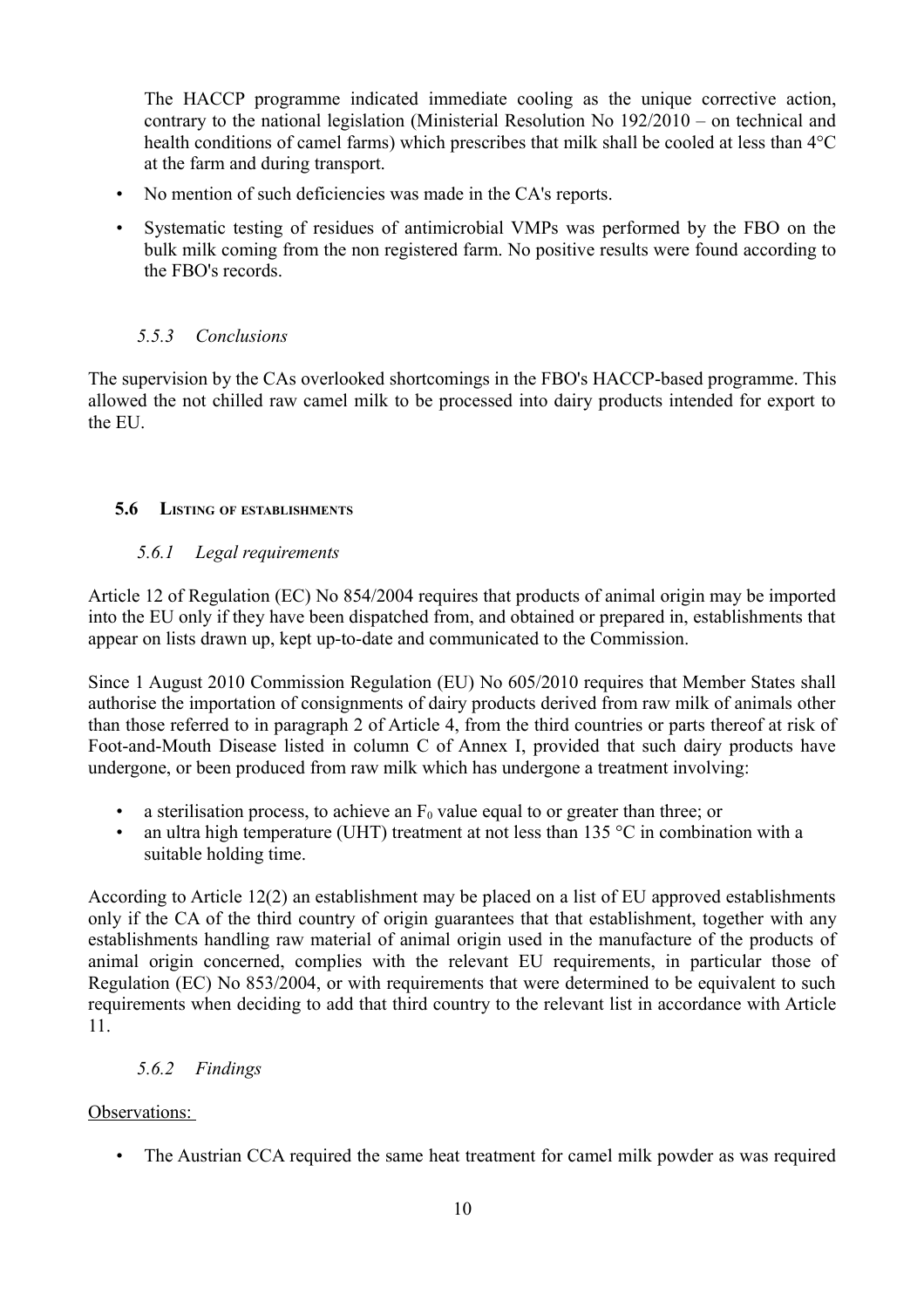at EU level for the importation of consignments of dairy products derived from raw milk of cows, ewes, goats or buffaloes from the third countries or parts thereof at risk of Foot-and-Mouth Disease listed in column C of Annex I to Regulation (EU) No 605/2010. All the consignments imported to Austria were certified as **raw milk** with a pH below 7,0 being treated at a high temperature short time pasteurisation treatment at  $72 \degree C$  for at least 15 seconds achieving a negative reaction to a Gamma-glutamyl transferase test which is (according to the studies provided by the CCA) equivalent to the phosphatase test in cows' milk. However, the heat-treatment indicated in the certificate was not applied to the product.

- At the time of the visit to the proposed establishment the FBO was not able to demonstrate that the milk could be heat treated according to the new harmonised rules as is required by Art 4(2) of Commission Regulation (EU) No 605/2010. UHT treatment equipment is not available at the establishment and no scientific evidence was provided to the FVO team that the present drying process achieve an  $F_0$  value equal to or greater than three.
- There are procedures for the approval of export processing establishments, but there are no detailed guidelines or evaluation criteria for staff.
- The first application by the FBO for the approval of the processing establishment for export to the EU was made in 2007; at the time of the FVO audit the file for approval still lacked the blue print with a description of the equipment, in particular pasteurizers and freezedrying equipment.
- A joint inspection with the involvement of officials from the Municipality and the CCA was carried out on 29 July 2010: the establishment was only evaluated against the requirements of national legislation (Ministerial Resolution No 191 of 2010 – concerning health requirements of establishment manufacturing camel milk and its products), and EU requirements relevant for certification, such as microbiological testing of final products, segregation and traceability systems, specific heat-treatment of raw milk, were not taken into account during the approval procedure. The report, signed by the Municipality inspector listed several minor non-compliances, but not the deficiencies in the HACCP programme (see 5.7.2.2) and the structural problems (see 5.7.2.1) seen by the FVO team, which were still present at the time of the FVO visit. The EU approval was granted in September 2010 when not all the deficiencies mentioned in the report were solved.

#### <span id="page-14-2"></span> *5.6.3 Conclusions*

The proposed establishment was approved for export to the EU by the United Arab Emirates authorities without being fully in compliance with the EU requirements; moreover, it could not be demonstrated that the establishment is able to fulfil the heat treatment requirements in Articles 4 (1) and 4 (2) of Commission Regulation (EU) No 605/2010.

#### <span id="page-14-1"></span> **5.7 OFFICIAL CONTROLS AT ESTABLISHMENT LEVEL**

#### <span id="page-14-0"></span> *5.7.1 Legal requirements*

Article 12 of Regulation (EC) No 854/2004 lays down that the CA of a third country of origin has to guarantee that establishments placed on the list of establishments from which imports of specified products of animal origin to the EU are permitted, together with any establishments handling raw material of animal origin used in the manufacture of the products of animal origin concerned,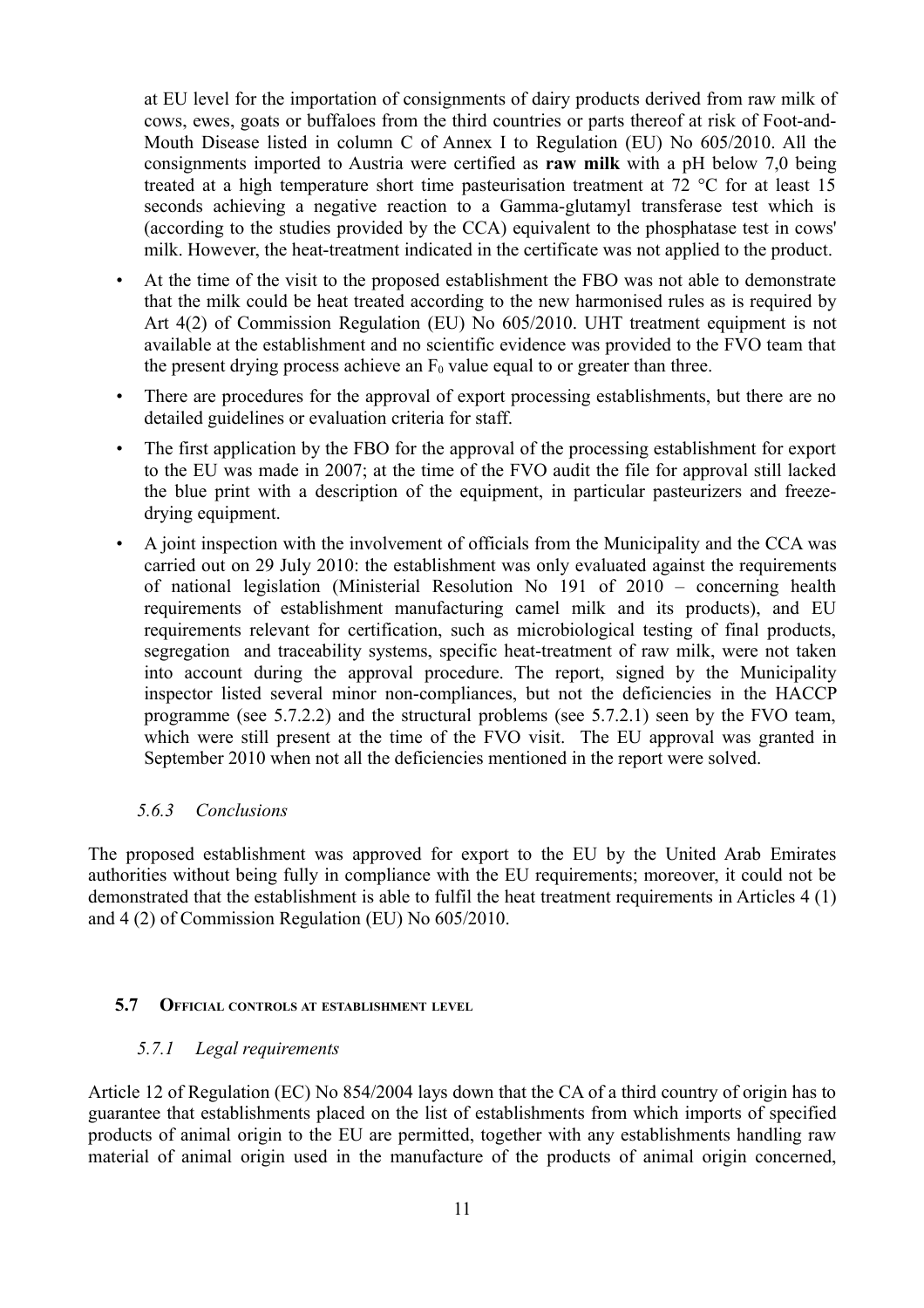complies with the relevant EU requirements, in particular those of Regulation (EC) No 853/2004, or with requirements that were determined to be equivalent. It also lays down that an official inspection service supervises the establishments and has real powers to stop the establishments from exporting to the EU in the event that the establishments fail to meet the relevant requirements.

The animal and public health and veterinary certification requirements for the introduction into the EU of products of animal origin intended for human consumption are laid down in Commission Regulation (EU) No 605/2010.

# <span id="page-15-0"></span> *5.7.2 Findings*

# *5.7.2.1 General and specific hygiene requirements*

## Observations:

- The establishment visited was built in 2005, but was found to be in need of maintenance: worn out floors, ceilings and a ventilation system not easy to clean, external openings not properly pest proof were noted in several sectors. Premises were generally clean.
- Containers of Ethylene Glycol (toxic anti-freezing material used in the freeze-drying process) were stored in the processing room where foodstuffs are handled unprotected.
- Raw milk coming from an unregistered holding was being processed even when the temperature at arrival was up to 28°C. Moreover, no evaluation of the TPC of such milk could be demonstrated.

## *5.7.2.2 HACCP-based systems*

- The HACCP-based programme of the establishment was certified by a third party, and evaluated twice a year by the CA.
- The HACCP-programme did not include the use of Ethylene Glycol in the risk assessment, although a risk of leakage onto exposed products during the freeze-drying process could not be excluded. The final product (milk powder) was exposed, before packaging, to a possible microbiological or chemical contamination; no assessment of this risk was made in the HACCP plan, and no Critical Control Points have been identified by the FBO following the pasteurization step.
- Some criteria of the HACCP programme were not in compliance with the requirements of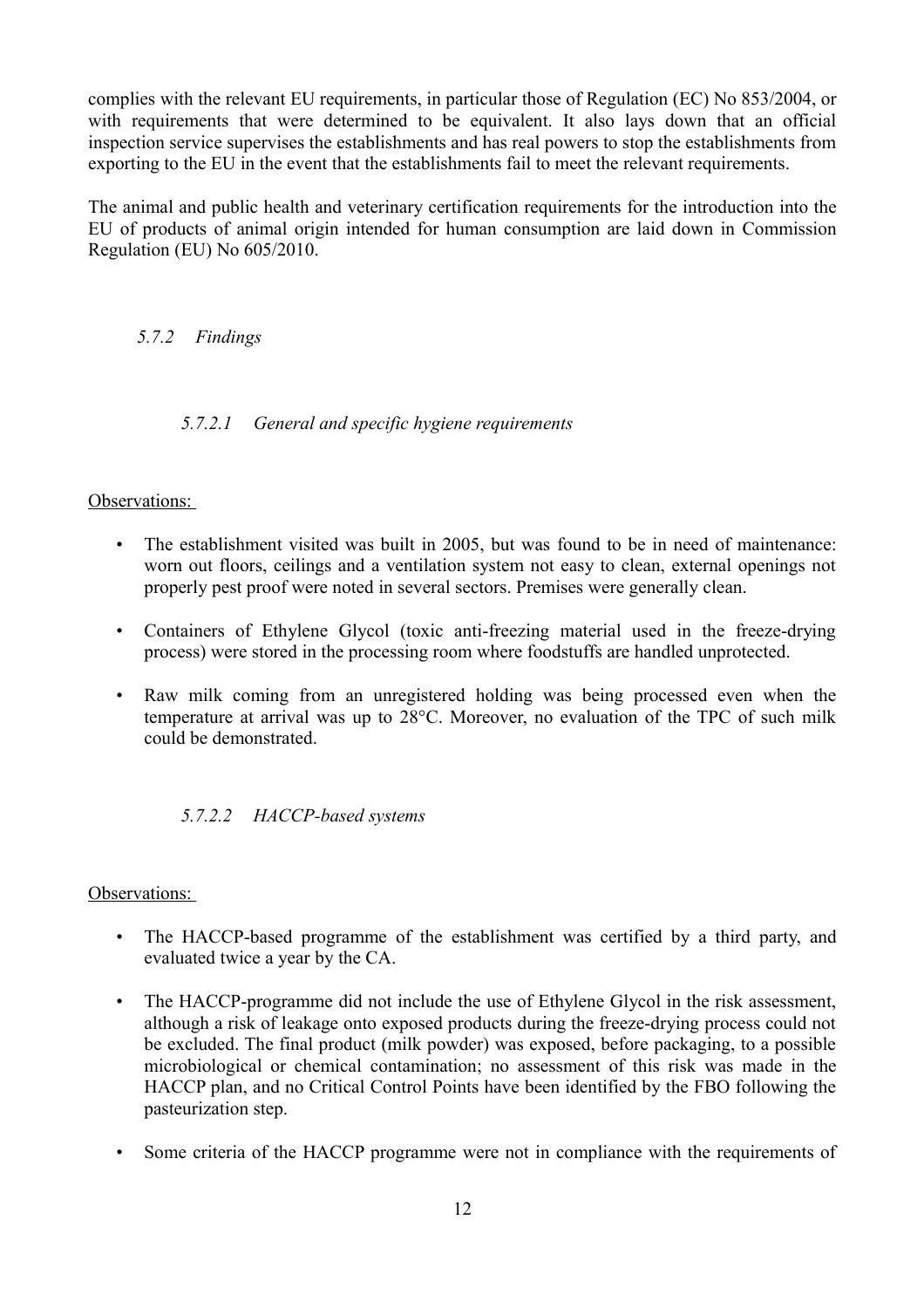the national legislation (e.g. maximum temperatures for acceptance of raw milk were indicated as 5°C where national limits are 4°C).

- The criteria of the HACCP programme were not in compliance with the EU requirements with regard to segregation of the production for the national market and for export to the EU; moreover, the EU heat-treatment requirements were not taken into account.
- No procedures were described in the HACCP programme on how to deal with raw milk coming from the unregistered holding: in particular, no analyses for TPC were foreseen.

# *5.7.2.3 Microbiological testing*

## Observations:

- Analyses were performed by the FBO in the in-house laboratory on final products to be exported: *Enterobacteriaceae*, *Coagulase* positive *Staphylococcus* and *Salmonella*, with satisfactory results. Tests for the detection of *Listeria* were not performed.
- Official samples for microbiological testing for verification of the requirements of Regulation (EC) No 2073/2005 had not been taken.

# *5.7.2.4 Traceability and identification marking*

#### Observations:

- There was no complete traceability for outgoing products: discrepancies were sometimes noted in the quantities of processed products, in relation to the origin of raw milk.
- There was also no complete traceability for incoming raw milk originating from the annexed holding, resulting in one case of the non-documented loss of more than 100 litres.
- There were no segregation systems to keep EU-non compliant raw camel milk (coming from the unregistered farm) separated from the EU compliant one; raw milk of both origins was pasteurized together.

## *5.7.2.5 Documentation of official controls*

#### Observations:

• Reports of supervisory activities by the CA were seen; however, they often overlooked the relevant deficiencies. Follow-up of corrective measures was not consistently documented.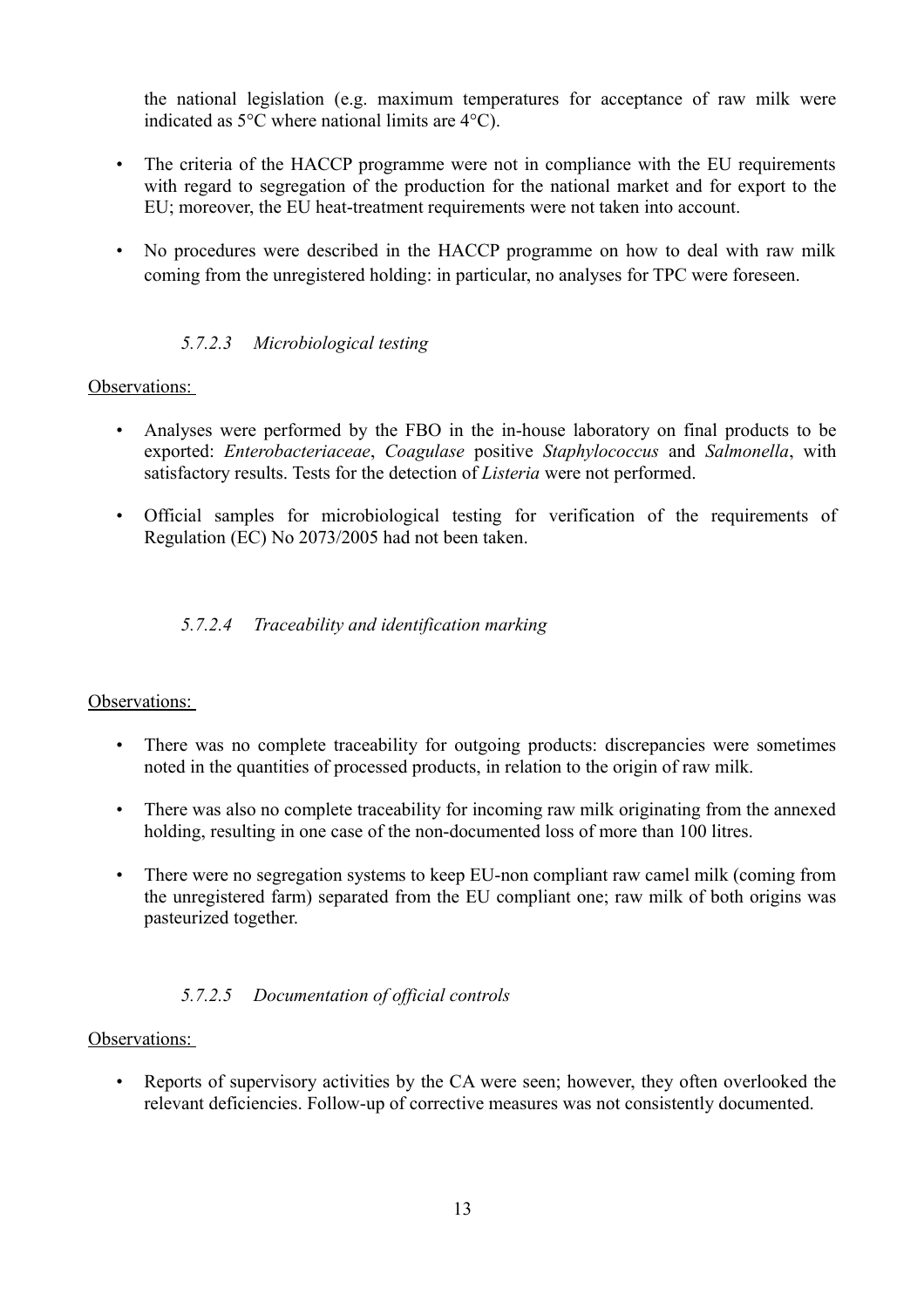#### <span id="page-17-3"></span> *5.7.3 Conclusions*

Non compliances were seen in the HACCP programme, in the traceability system and in the lack of segregation of EU compliant and non-compliant raw milk before processing. Supervisory activities by the CAs were not consistently documented.

#### <span id="page-17-2"></span> **5.8 OFFICIAL CERTIFICATION**

#### <span id="page-17-1"></span> *5.8.1 Legal requirements*

Council Directive 96/93/EC lays down the general rules to be observed by third countries in issuing certificates required for exports to the EU, according to the specific EU veterinary legislation.

The specific animal health, public health and veterinary certification requirements for the introduction into the EU of dairy products intended for human consumption, are laid down in Commission Regulation (EU) No 605/2010 (see point 5.7.1).

#### <span id="page-17-0"></span> *5.8.2 Findings*

- National legislation (Ministerial Resolution 191/2010 concerning health requirements of establishments manufacturing camel milk and its products) requires that the MOEW shall co-ordinate with the Municipal authority in respect of the issuance of export health certificates. The CCA was aware of the model health certificate laid down in Commission Regulation (EU) No 605/2010, but not of the meaning of the certification. No training, instructions or procedures for certifying officers were available.
- The certifying officer met by the FVO team had no knowledge of the EU veterinary legislation as regards the production of dairy products, of the rules to be followed for drawing up and issuing export certificates and of the nature and extent of the inquiries and examinations which should be carried out before certification.
- A total of 8 100 kgs of camel milk powder has been sent to Austria up to January 2011, following three separate authorisations granted by the Austrian CCA for 11 100 kgs of product to be used as a sample for the production of milk chocolate and destined for redispatch to the United Arab Emirates.
- The authorisations mention that the health certificate accompanying these consignments shall be the model certificate (HTC-Milk certificate) laid down by Commission Decision 2004/438/EC: all copies of export HTC-Milk certificates seen were not numbered and were not drafted in the German language.
- Since 1 August 2010, when Commission Regulation (EU) No 605/2010 came into force, camel milk is a harmonised commodity, for which the appropriate model certificate set in that Regulation shall be used; however, a consignment of camel milk power was introduced in the EU in September 2010 still accompanied by the old certificate in Commission Decision 2004/438/EC, issued on 7.9.2010.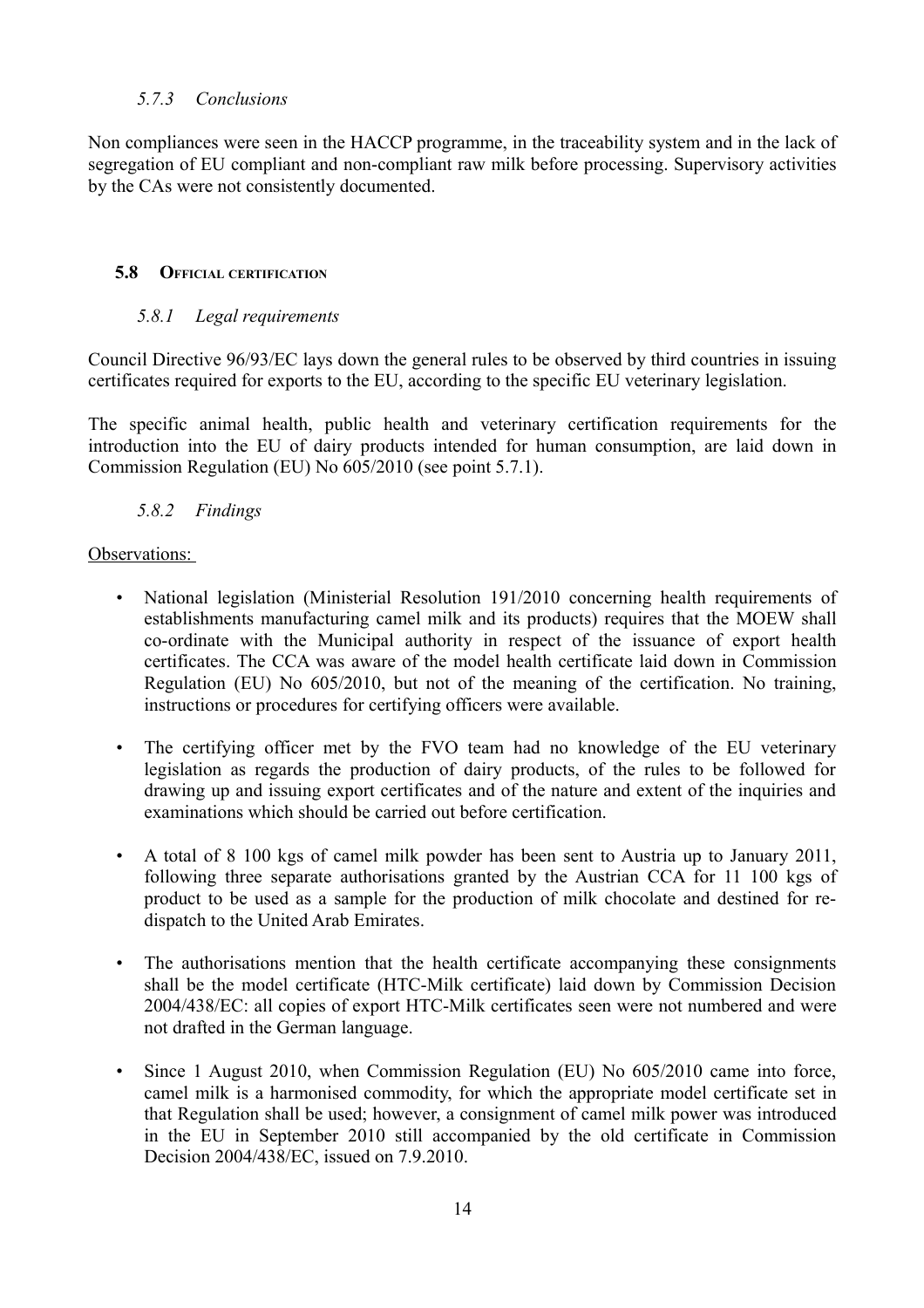## <span id="page-18-2"></span> *5.8.3 Conclusions*

Certification procedures are not in line with the principles laid down in Council Directive 96/93/EC. Certifying officers are not fully aware of the significance of the contents of the certificate which they sign, in particular of the rules to be followed for drawing up and issuing export certificates and of the nature and extent of the inquiries and examinations which should be carried out before certification.

#### <span id="page-18-1"></span> **6 OVERALL CONCLUSION**

The CAs of the United Arab Emirates, although clearly designed, lacked a system of efficient supervision. Training on EU requirements was not provided to staff involved in official controls and certification on the dairy sector subject to the FVO audit, and knowledge was weak at all levels of the CAs. Control procedures were not fully and consistently documented, and the CAs overlooked relevant non-compliances with regard to EU requirements.

The national provisions do not include all relevant EU requirements, such as heat-treatment of raw milk and microbiological testing of final products.

The dairy holding visited had satisfactory standards, with limited non-compliances in the HACCP programme and in the case of VMPs in off-label-use.

The proposed establishment was approved for export to the EU without being fully in compliance with the EU requirements, due to maintenance problems and deficiencies in the HACCP-based plan. Heat-treatment of raw camel milk was not in compliance with the EU requirements as laid down in the HTC-Milk certificate.

Certification procedures are not in line with the principles laid down in Council Directive 96/93/EC: certifying officers are not fully aware of the significance of the contents of the certificate which they sign, in particular of the rules to be followed for drawing up and issuing export certificates and of the nature and extent of the inquiries and examinations which should be carried out before certification.

The United Arab Emirates do not currently provide satisfactory assurances regarding compliance with EU public health requirements for the export of dairy products to the EU.

## <span id="page-18-0"></span> **7 CLOSING MEETING**

A closing meeting was held on 2 February 2011 with the CCA, the MOEW. At this meeting the FVO team presented the findings and preliminary conclusions of the audit and advised the CCA of the relevant time limits for production of the report and their response.

The representatives of the CCA acknowledged the findings and conclusions presented by the FVO team.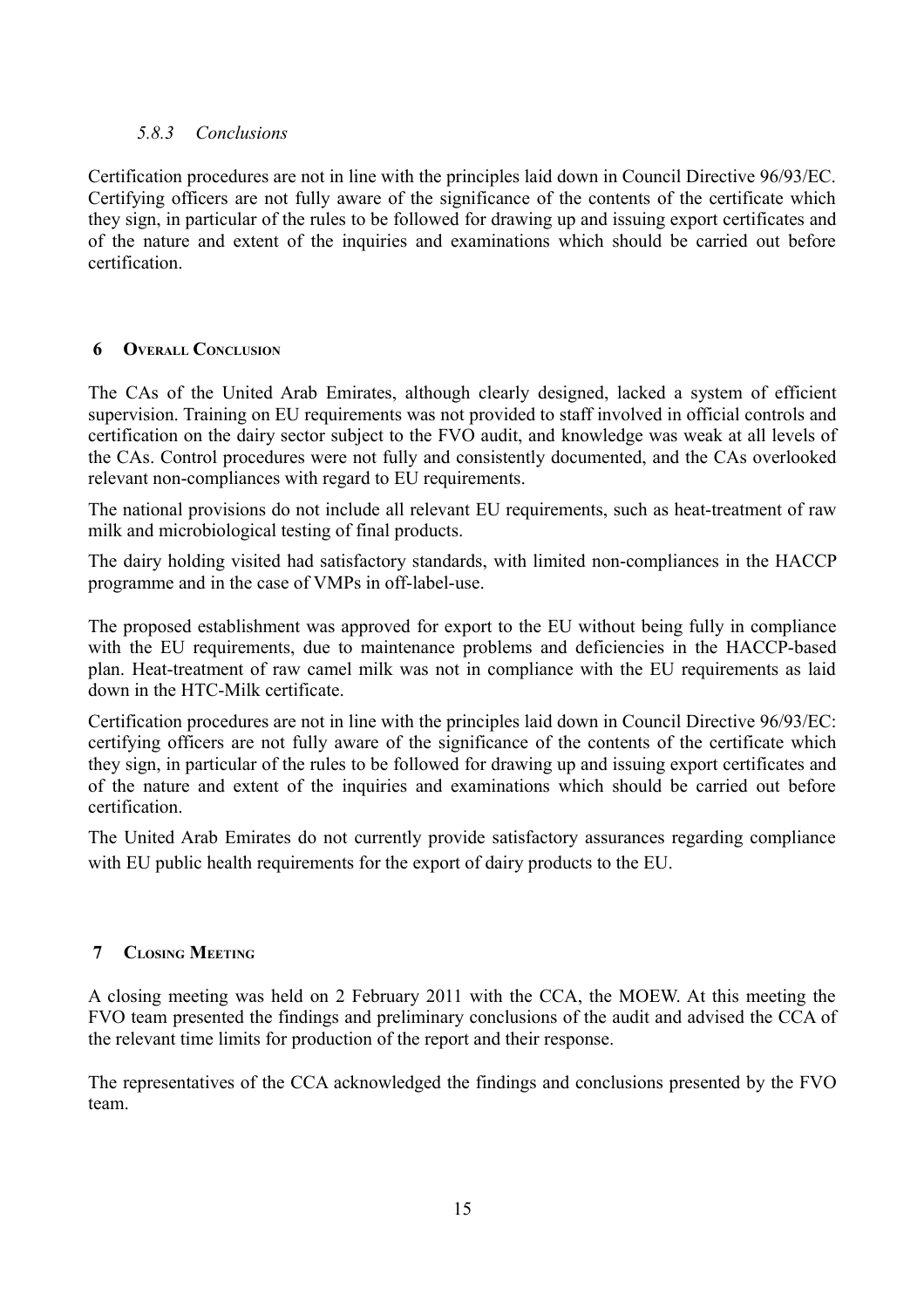## <span id="page-19-0"></span> **8 RECOMMENDATIONS**

An action plan, describing the actions taken or planned in response to the recommendations of this report and setting out a timetable to correct the deficiencies found, should be presented to the Commission within 25 working days of receipt of the report.

| $N^{\circ}$ .  | Recommendation                                                                                                                                                                                                                                                                                                                                                                                                                                                                                                                                                                                                                                                                                                                                                                                                                 |
|----------------|--------------------------------------------------------------------------------------------------------------------------------------------------------------------------------------------------------------------------------------------------------------------------------------------------------------------------------------------------------------------------------------------------------------------------------------------------------------------------------------------------------------------------------------------------------------------------------------------------------------------------------------------------------------------------------------------------------------------------------------------------------------------------------------------------------------------------------|
| 1.             | To provide appropriate training to all staff in charge of official controls and<br>certification, to ensure that they are fully aware of the relevant provisions of the EU<br>legislation, as stated at point II.2 of the HTC-Milk certificate laid down by<br>Commission Regulation (EU) No 605/2010.                                                                                                                                                                                                                                                                                                                                                                                                                                                                                                                         |
| 2.             | To ensure that raw camel milk used for manufacturing dairy products intended for<br>export to the EU is only produced in registered holdings, as required at point $II.2.(a).(i)$<br>of the HTC-Milk certificate laid down by Commission Regulation (EU) No 605/2010.                                                                                                                                                                                                                                                                                                                                                                                                                                                                                                                                                          |
| 3 <sub>1</sub> | To ensure that raw camel milk used for manufacturing dairy products intended for<br>export to the EU is produced, collected, cooled, stored and transported in accordance<br>with the hygiene conditions laid down in Chapter I of Section IX of Annex III to<br>Regulation (EC) No 853/2004, as required at point II.2.(a).(ii) of the HTC-Milk<br>certificate laid down by Commission Regulation (EU) No 605/2010.                                                                                                                                                                                                                                                                                                                                                                                                           |
| 4.             | To ensure that processing establishments which the CCA might propose for approval<br>for export to the EU are fully in compliance with EU requirements. In particular, the<br>CCA shall ensure that establishments: have equipment and are able to perform the<br>required heat treatment according to Article 4(2) of Commission Regulation (EU) No<br>605/2010;implement a programme based on the HACCP principles in accordance with<br>Regulation (EC) No 852/2004 and taking into account the requirements of Regulation<br>(EC) No 853/2004, as required at point II.2.(b) of the HTC-Milk certificate laid down<br>by Commission Regulation (EU) No 605/2010;fully comply with structural<br>requirements as laid down in Regulation (EC) No 852/2004, and as required by Article<br>12 of Regulation (EC) No 854/2004. |
| 5.             | To ensure that the relevant microbiological criteria laid down in Regulation (EC) No<br>2073/2005 are met by the dairy products intended to be exported to the EU, and<br>that: the reference methods indicated in that Regulation are used; orif other methods are<br>used, they have been validated against the reference methods as prescribed in Annex<br>VIa to Commission Regulation (EC) No 2074/2005.                                                                                                                                                                                                                                                                                                                                                                                                                  |
| 6.             | To ensure that certification procedures are brought in line with the principles laid down<br>in Council Directive 96/93/EC. In particular: certifying officers must not certify data of<br>which they have no personal knowledge or which cannot be ascertained by them, as<br>prescribed by Article 3.2. of Council Directive 96/93/EC; certifying officers must not<br>sign certificates relating to products which they have not inspected, as prescribed by                                                                                                                                                                                                                                                                                                                                                                |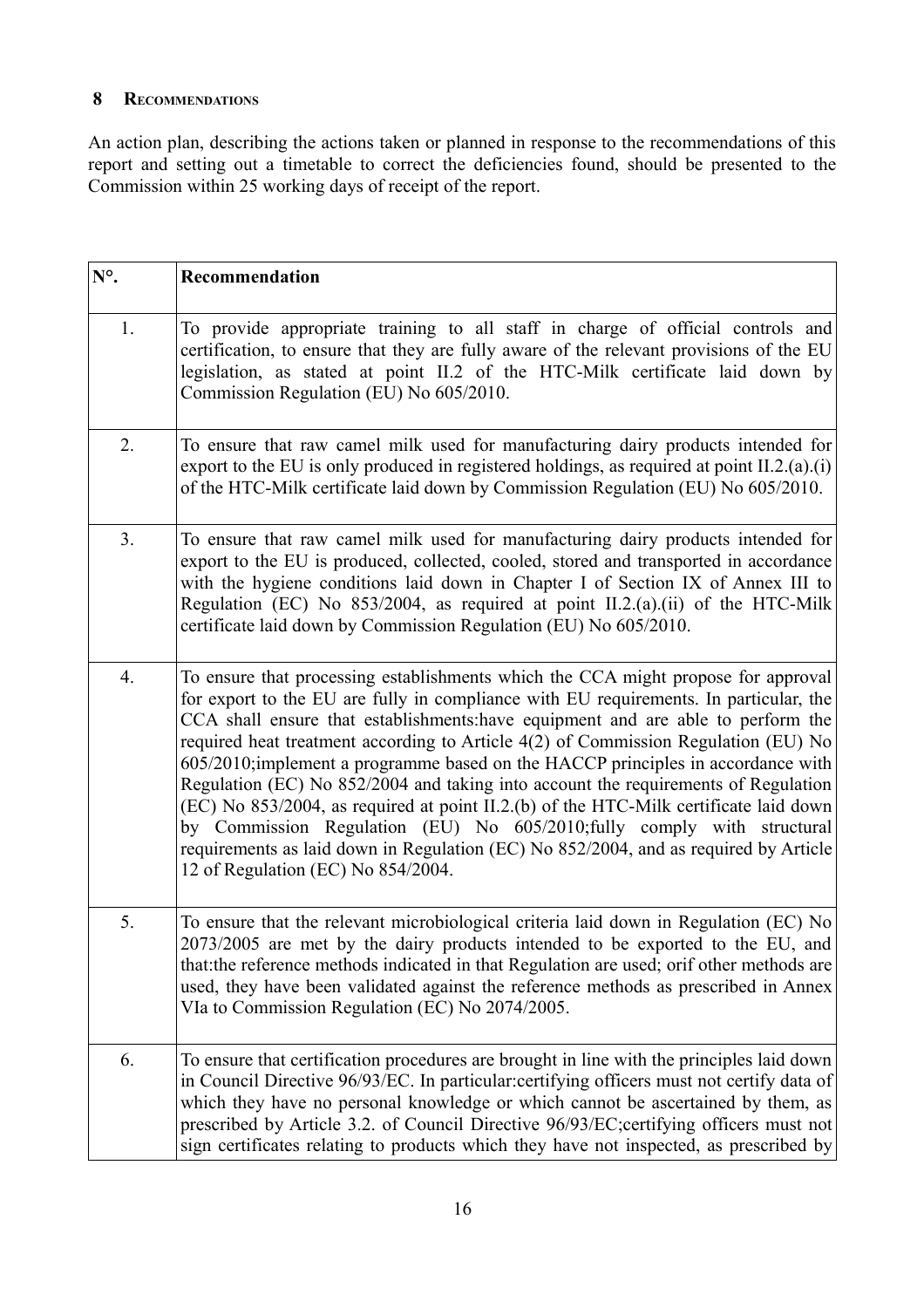| $\mathbf{N}^{\circ}$ . | Recommendation                                                                                                                                                                                                                    |
|------------------------|-----------------------------------------------------------------------------------------------------------------------------------------------------------------------------------------------------------------------------------|
|                        | Article 3.3 of Council Directive 96/93/EC; certifying officers must be fully aware of<br>the significance of the contents of each certificate which they sign, as prescribed by<br>Article 4.1.(b) of Council Directive 96/93/EC. |

The competent authority's response to the recommendations can be found at:

[http://ec.europa.eu/food/fvo/ap/ap\\_ae\\_2011-6123.pdf](http://ec.europa.eu/food/fvo/ap/ap_ae_2011-6123.pdf)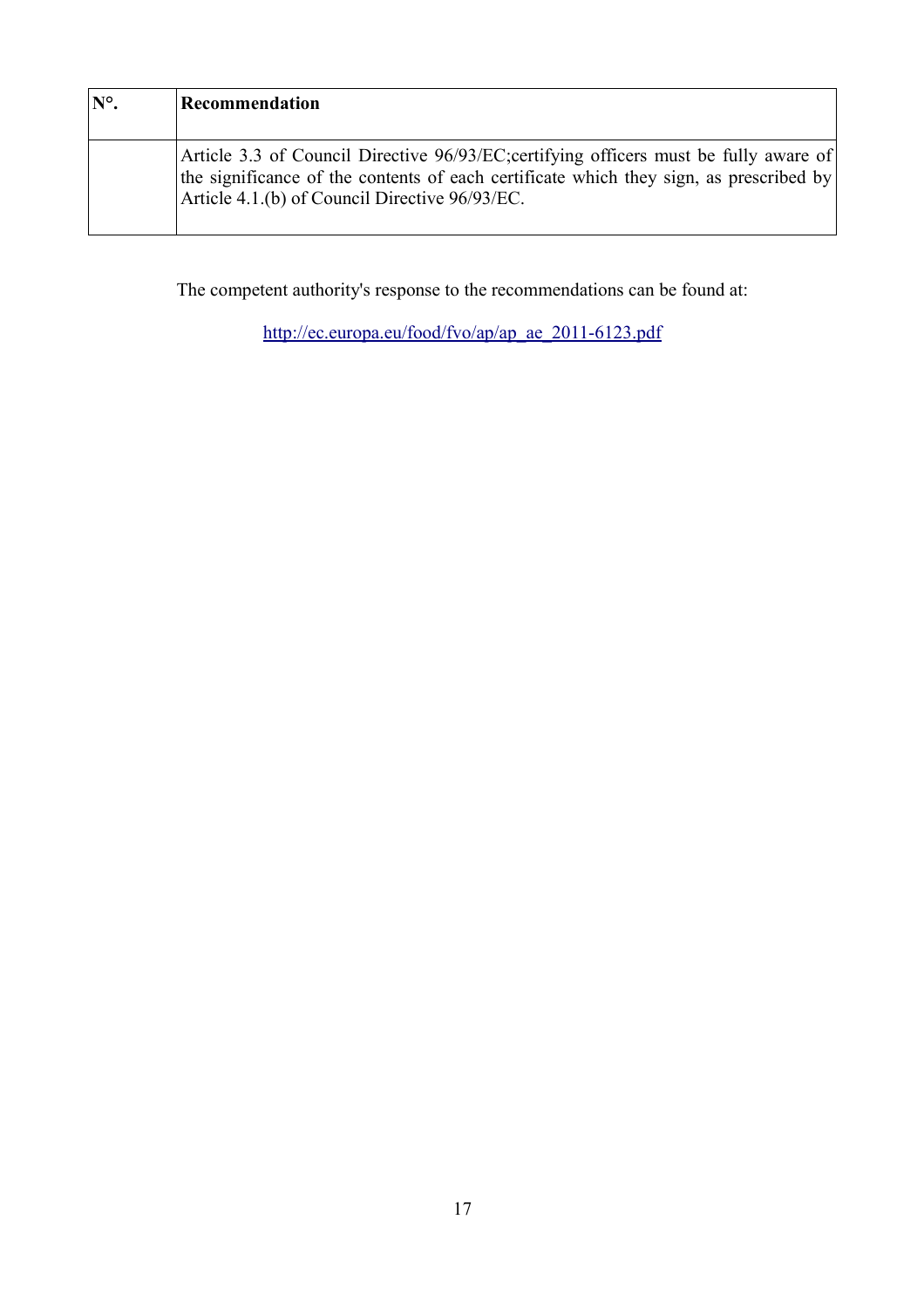<span id="page-21-0"></span>**ANNEX 1 - LEGAL REFERENCES**

| <b>Legal Reference</b> | <b>Official Journal</b>                       | <b>Title</b>                                                                                                                                                                                                                                                                                                                                                                                                                                                    |
|------------------------|-----------------------------------------------|-----------------------------------------------------------------------------------------------------------------------------------------------------------------------------------------------------------------------------------------------------------------------------------------------------------------------------------------------------------------------------------------------------------------------------------------------------------------|
| Reg. 178/2002          | OJ L 31, 1.2.2002, p.<br>$1 - 24$             | Regulation (EC) No 178/2002 of the European<br>Parliament and of the Council of 28 January 2002<br>laying<br>down the general<br>principles<br>and<br>requirements of food law,<br>establishing<br>the<br>European Food Safety Authority and laying down<br>procedures in matters of food safety                                                                                                                                                                |
| Reg. 852/2004          | 226, 25.6.2004, p. 3                          | OJ L 139, 30.4.2004, Regulation (EC) No 852/2004 of the European<br>p. 1, Corrected and Parliament and of the Council of 29 April 2004 on<br>re-published in OJ L the hygiene of foodstuffs                                                                                                                                                                                                                                                                     |
| Reg. 853/2004          | 226, 25.6.2004, p. 22                         | OJ L 139, 30.4.2004, Regulation (EC) No 853/2004 of the European<br>p. 55, Corrected and Parliament and of the Council of 29 April 2004<br>re-published in OJ L laying down specific hygiene rules for food of<br>animal origin                                                                                                                                                                                                                                 |
| Reg. 854/2004          | re-published in OJ L<br>226, 25.6.2004, p. 83 | OJ L 139, 30.4.2004, Regulation (EC) No $854/2004$ of the European<br>p. 206, Corrected and Parliament and of the Council of 29 April 2004<br>laying down specific rules for the organisation of<br>official controls on products of animal origin<br>intended for human consumption                                                                                                                                                                            |
| Reg. 882/2004          | 191, 28.5.2004, p. 1                          | OJ L 165, 30.4.2004, Regulation (EC) No $882/2004$ of the European<br>p. 1, Corrected and Parliament and of the Council of 29 April 2004 on<br>re-published in OJ $L$ official controls performed to<br>ensure<br>the<br>verification of compliance with feed and food law,<br>animal health and animal welfare rules                                                                                                                                           |
| Reg. 2073/2005         | OJ L 338, 22.12.2005,<br>p. $1-26$            | Commission Regulation (EC) No 2073/2005 of 15<br>November 2005 on microbiological criteria for<br>foodstuffs                                                                                                                                                                                                                                                                                                                                                    |
| Reg. 2074/2005         | OJ L 338, 22.12.2005,<br>p. 27-59             | Commission Regulation (EC) No 2074/2005 of 5<br>2005<br>December<br>laying down<br>implementing<br>measures for certain products under Regulation<br>(EC) No 853/2004 of the European Parliament and<br>of the Council and for the organisation of official<br>controls under Regulation (EC) No 854/2004 of the<br>European Parliament and of the Council and<br>Regulation (EC) No 882/2004 of the European<br>Parliament and of the Council, derogating from |